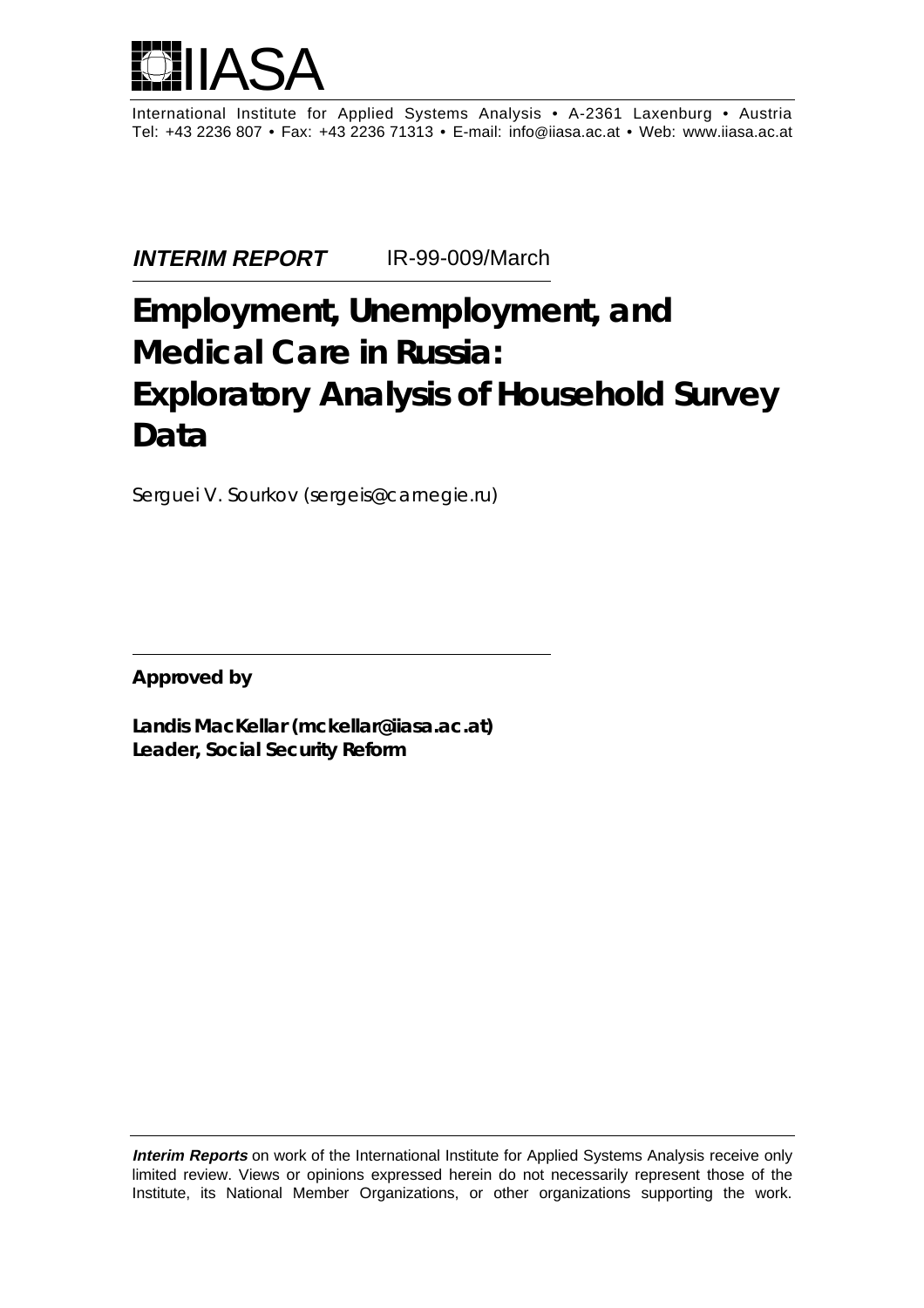## **Contents**

| Introduction |                                                                                  |                             |
|--------------|----------------------------------------------------------------------------------|-----------------------------|
|              | 1. Employment and Unemployment in Russia                                         | $\mathcal{D}_{\mathcal{L}}$ |
|              | 2. Unemployment Benefit Distribution in the Regions of the Russian<br>Federation | 15                          |
|              | 3. Medical Care in Russia                                                        | 21                          |
|              | Conclusion                                                                       | 25                          |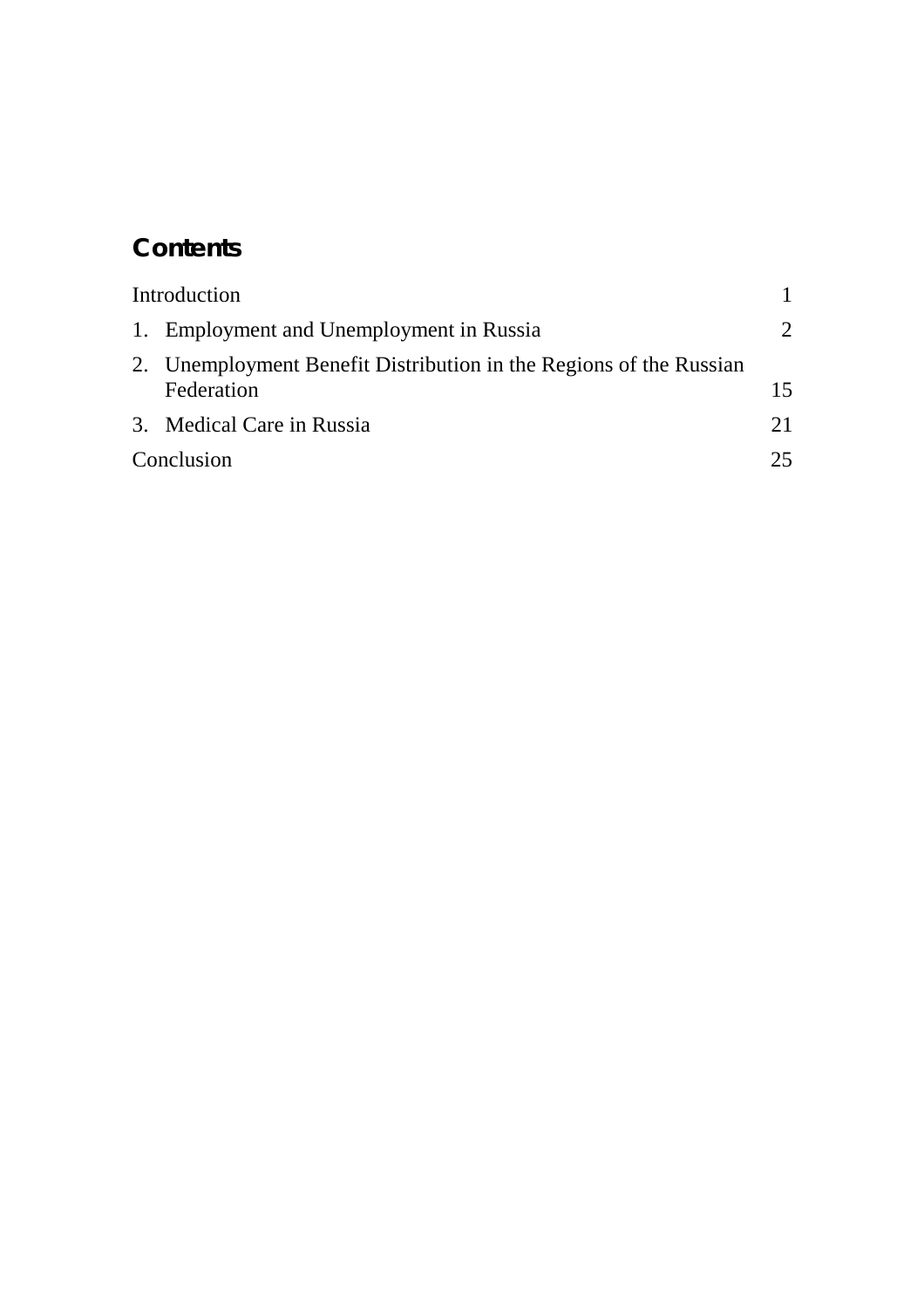### **Abstract**

The crisis in the Russian economy during the last years has caused a high rate of unemployment and official statistics show unrealistic figures for both employment and unemployment. Distribution of unemployment benefits also fails to correspond to the reality of the situation. Very often these benefits fail to reach the right sources. This paper is intended to bring to light the real figures on employment and unemployment, to find the reasons behind the ineffective distribution of unemployment benefits and to find ways to arrive at a fair solution to this problem. The paper also presents the actual situation with regard to medical care in Russia, and the slow development of private medical service and medical insurance. All numbers utilized in the document date from the end of 1996.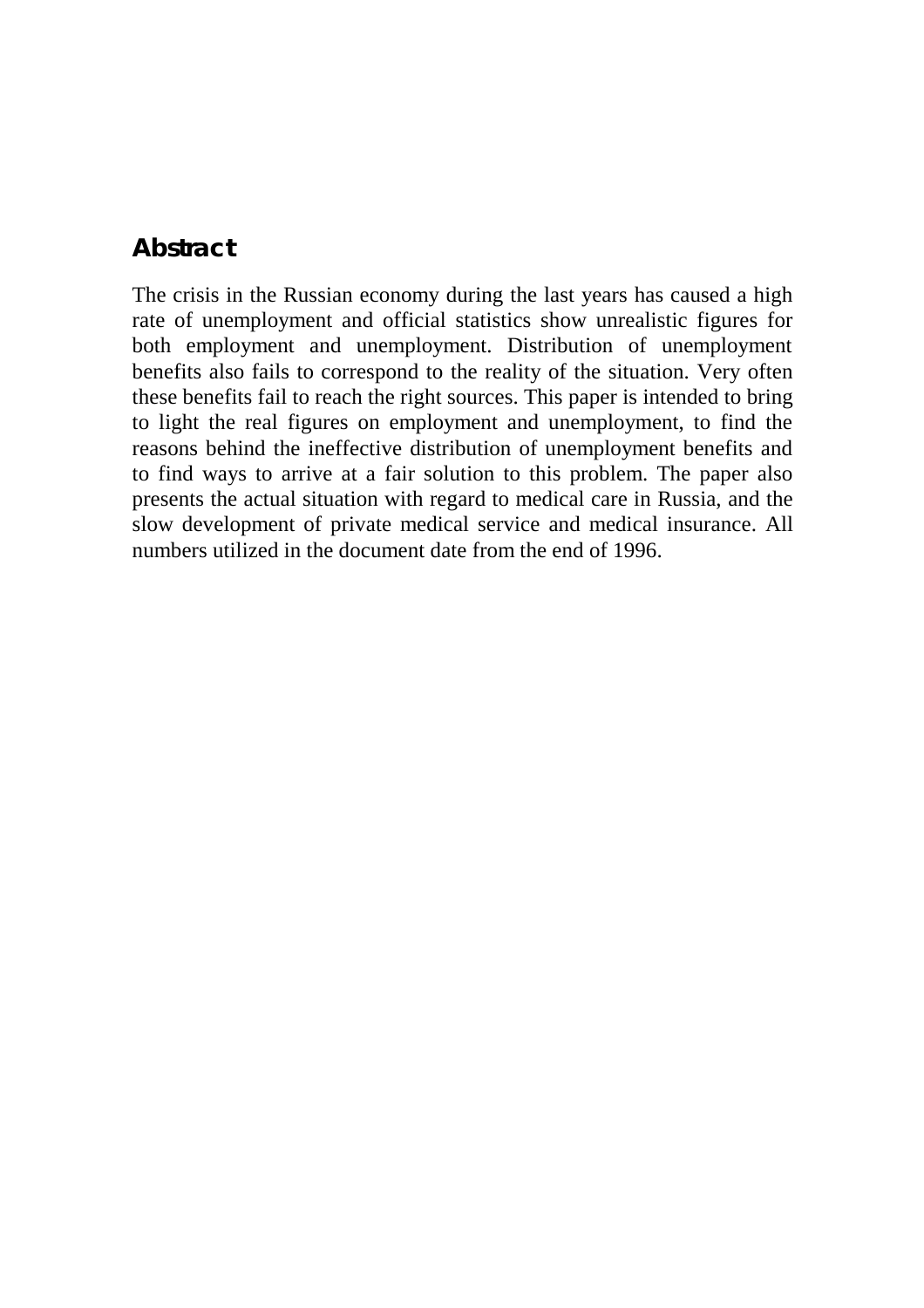## **Acknowledgments**

The author would like to thank Landis MacKellar and Tatiana Ermolieva at IIASA for useful comments and guidance during the summer of 1998. I am also very grateful to Mikhail Dmitriev at Carnegie Moscow Center and Svetlana Misikhina at the Russian Academy of Sciences for their advice and valuable help. Many thanks also to Ingrid Teply-Baubinder and other colleagues at IIASA.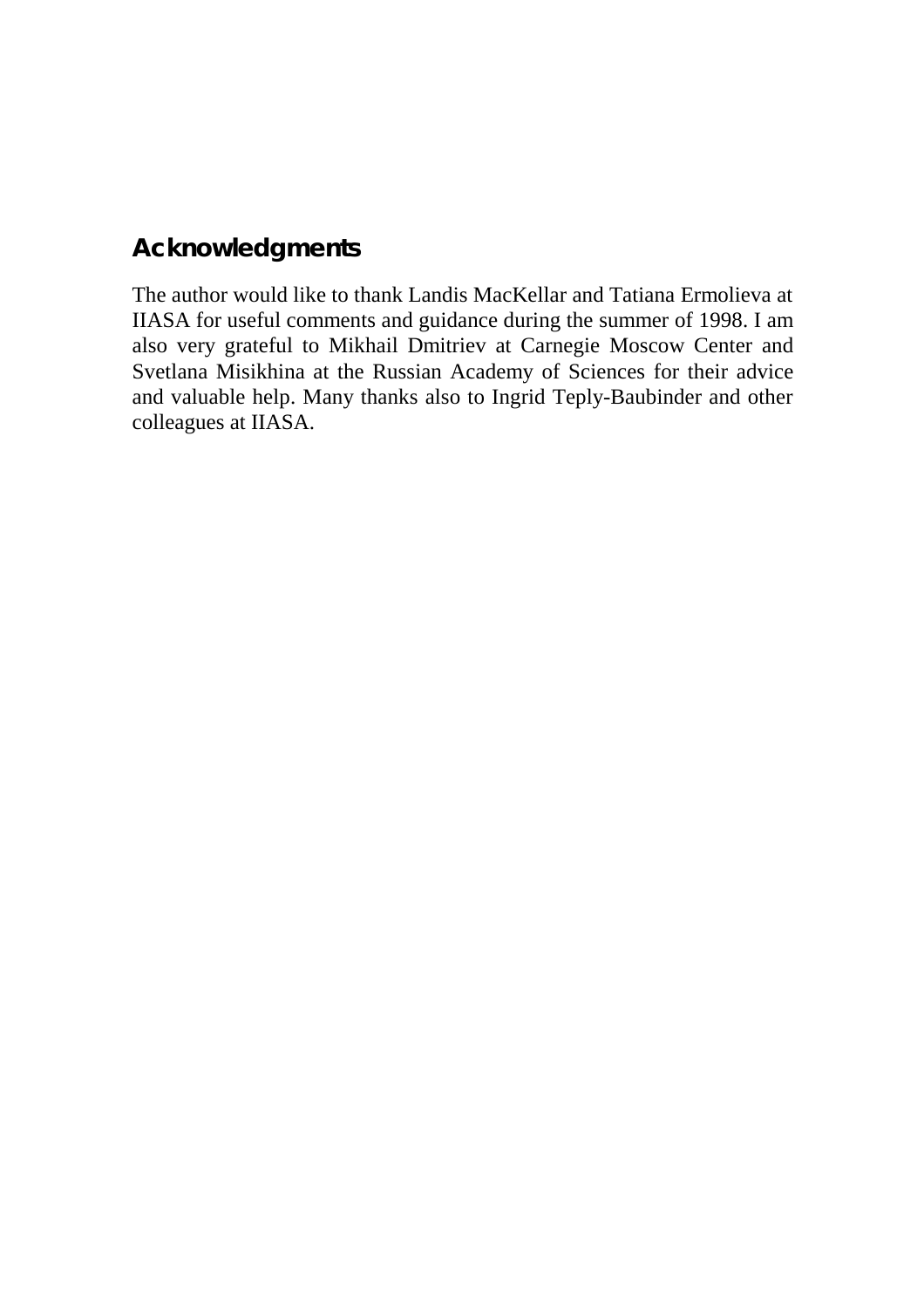### **About the Author**

Serguei Sourkov is a post-graduate student at the State University of Management (Moscow, Russia). He is also project associate at the Carnegie Moscow Center. Serguei Sourkov was a participant in IIASA's Young Scientists Summer Program in 1998. His areas of scientific interests include the analysis of social processes as well as the analysis of banking activities.

Place of work:

Carnegie Moscow Center Tverskaya Street 16/2, 103009, Moscow, Russia.

E-mail: sergeis@carnegie.ru Web: www.carnegie.ru Phone: 7-095- 9358904 Fax: 7-095- 9358906 Figure 16.

Place of study:

Department of Cybernetics in Economy (JIK-219), State University of Management Ryazanskii prospect 99, 109542, Moscow, Russia.

Phone: 7-095- 3712611 Fax: 7-095- 3775673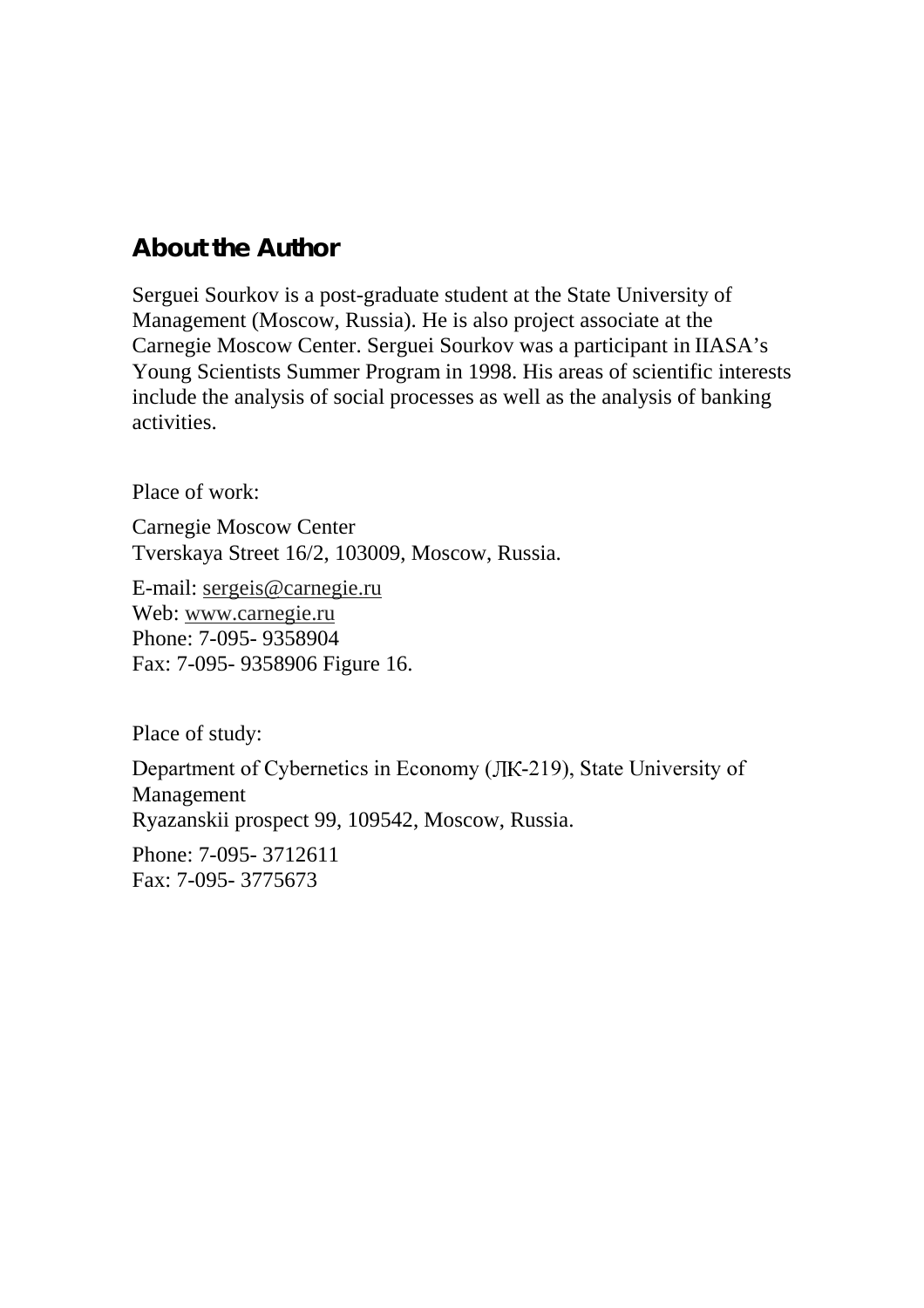# **Employment, Unemployment, and Medical Care in Russia: Exploratory Analysis of Household Survey Data**

*Serguei V. Sourkov.*

#### **Introduction**

Since 1991 the Russian economy has been in a deep crisis. This crisis created many problems in the social security system, and especially in the pension system. Real pensions are constantly being decreased and delayed. Following the period of hyperinflation between 1992-1995, Russian pensioners have no savings left and the social position of old people is declining. At the same time the actual number of pensioners is increasing very rapidly. The reason for delays in pension payments is that the state pension fund is no longer able to meet their financial commitment. Private pension funds play a very minor role (less than 1% of the pensioners use such funds). Russia's pension system is still a Pay-As-You-Go system, and Russia is a country with a rapidly aging population. At the same time, the country is characterized by a huge share of the economy being conducted as a 'black sector', and the number of registered unemployed is large. It is interesting to note that ten years ago unemployment was unknown in the former Soviet Union, therefore the phenomenon represents a new problem for the Russian economy.

One of the most serious problems is the reliability of statistical information. Figures provided by the State Committee of Statistics (Goskomstat) and Interstate Statistical Committee of the Commonwealth of Independent States (Statkomitet CIS) are not, as a rule, considered accurate. Only a very few statistics on employment, unemployment and medical care are really reliable and useful.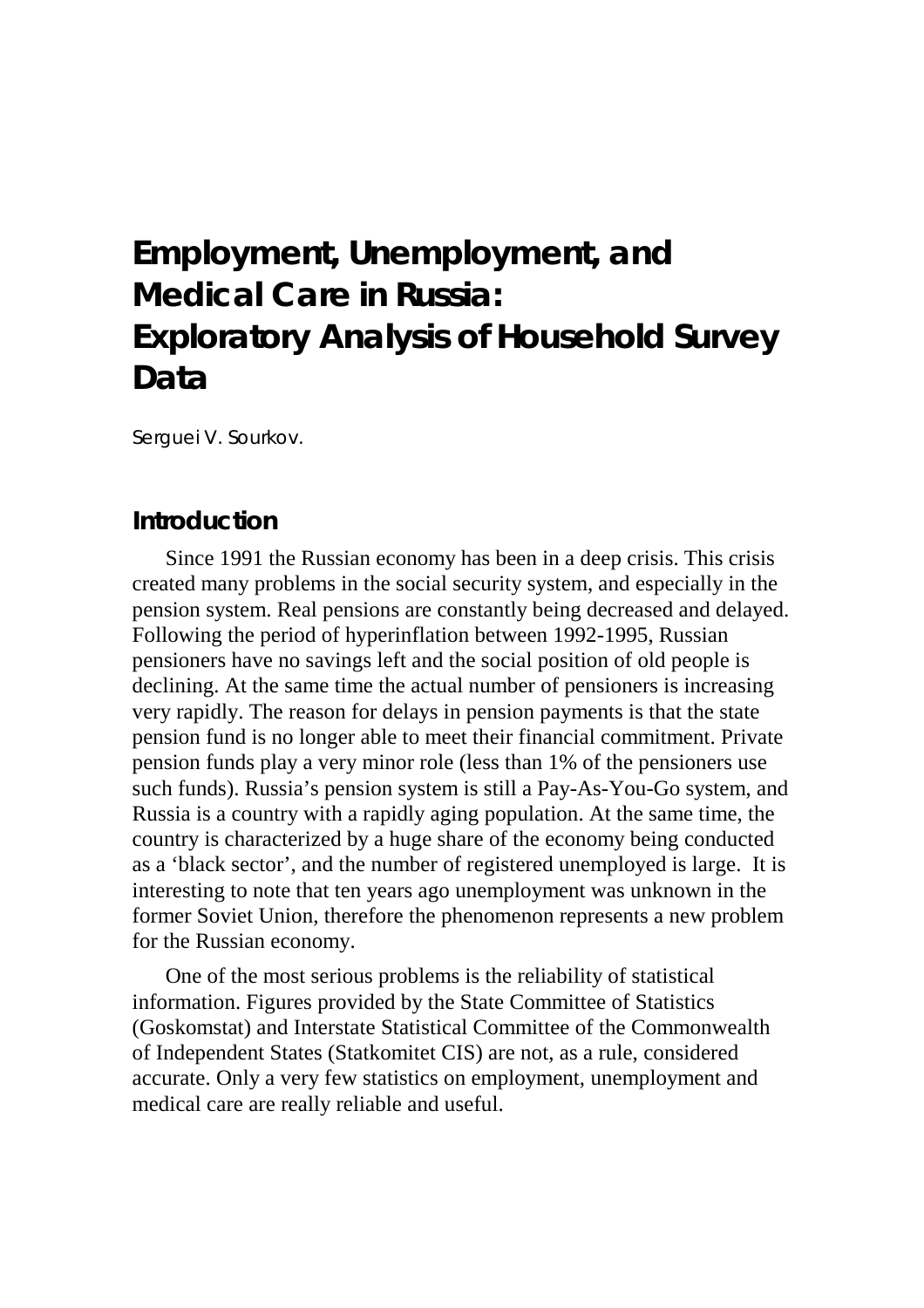Among the most reliable sources of information obtainable are the results of studies of the labor force market. The Carolina Population Center and the University of North Carolina at Chapel Hill undertook such research at the end of 1996. They organized the study through the "Household Questionnaire" and the "Questionnaire for Adults" in which 8,342 people and 3,750 households from 38 regions (160 population points) participated in the survey. The above study is considered to be fully representative of Russia and this research paper is based on the results of that survey. The term 'representative' means that the results of the survey reflect the real situation concerning the Russian labor market, and it is therefore possible to extend the research results to evaluate the state of the labor market and the medical services.

The paper presents alternative figures, which characterize the condition of the Russian economy, the labor market and the level of medical services. Almost all the figures refer to the end of 1996. It is divided into three main sections. In the first section, figures are summarized, serving to characterize the labor market in the Russian Federation, the situation with regard to unemployment, and the distribution of unemployment benefits. The second section analyses the distribution of unemployment benefits in Russia (at the regional level), and the third section presents data on medical treatment.

#### **1. Employment and Unemployment in Russia**

According to the Statkomitet CIS, the Russian population totaled 147.5 million people as at the end of 1996. This figure is perhaps the most reliable available. Of the total population, the official number of employed was about 44.7% (66.0 million people) (Goskomstat). This estimate consists of a relatively reliable component, supplied by large and mediumsize enterprises, whose responsibility it is to report regularly to the Goskomstat. The estimate of levels of employment in small enterprises is less reliable. According to the labor force survey questionnaires of the Carolina Population Center and the University of North Carolina, employment in Russia at the end of 1996 represented 49.9% (73.6 million people) of the population. Employment in the informal sector of the Russian economy (non-official employment) is therefore 5.2% (7.6 million people) or 10.3% of those employed.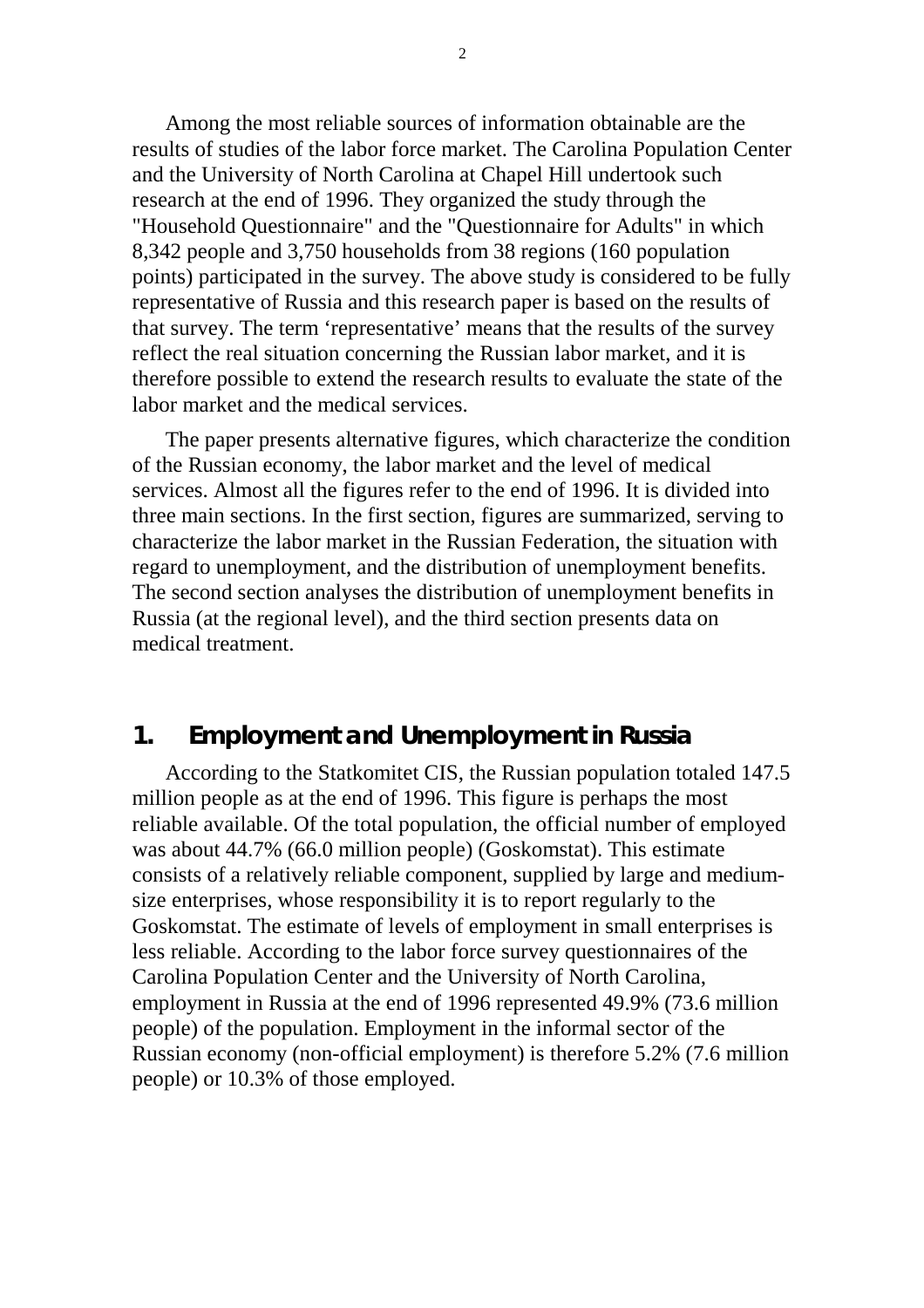Besides these figures, 2.5 million women (1.7% of the population) are on maternity leave, and 0.7 million people (0.5% of the population) are on an official, paid leave. These results are presented in Figure 1.



#### Figure 1.

- 1. Official employment is 44.7% of the population (66 million people) or 78.6% of the economically active population (EAP);
- 2. Non-official employment is 5.2% of the population (7.6 million people) or 11.5% of EAP;
- 3. Maternity leave is 1.7% of the population (2.5 million women) or 3% of EAP;
- 4. Official paid leave is 0.5% of the population (0.7 million people) or 0.8% of EAP;
- 5. Economically inactive plus unemployed are 47.9% of the population (70.7million people).

As a conclusion, there are 73.6 million employed people in the Russian Federation. The duration of an average working day is 8 hours and 15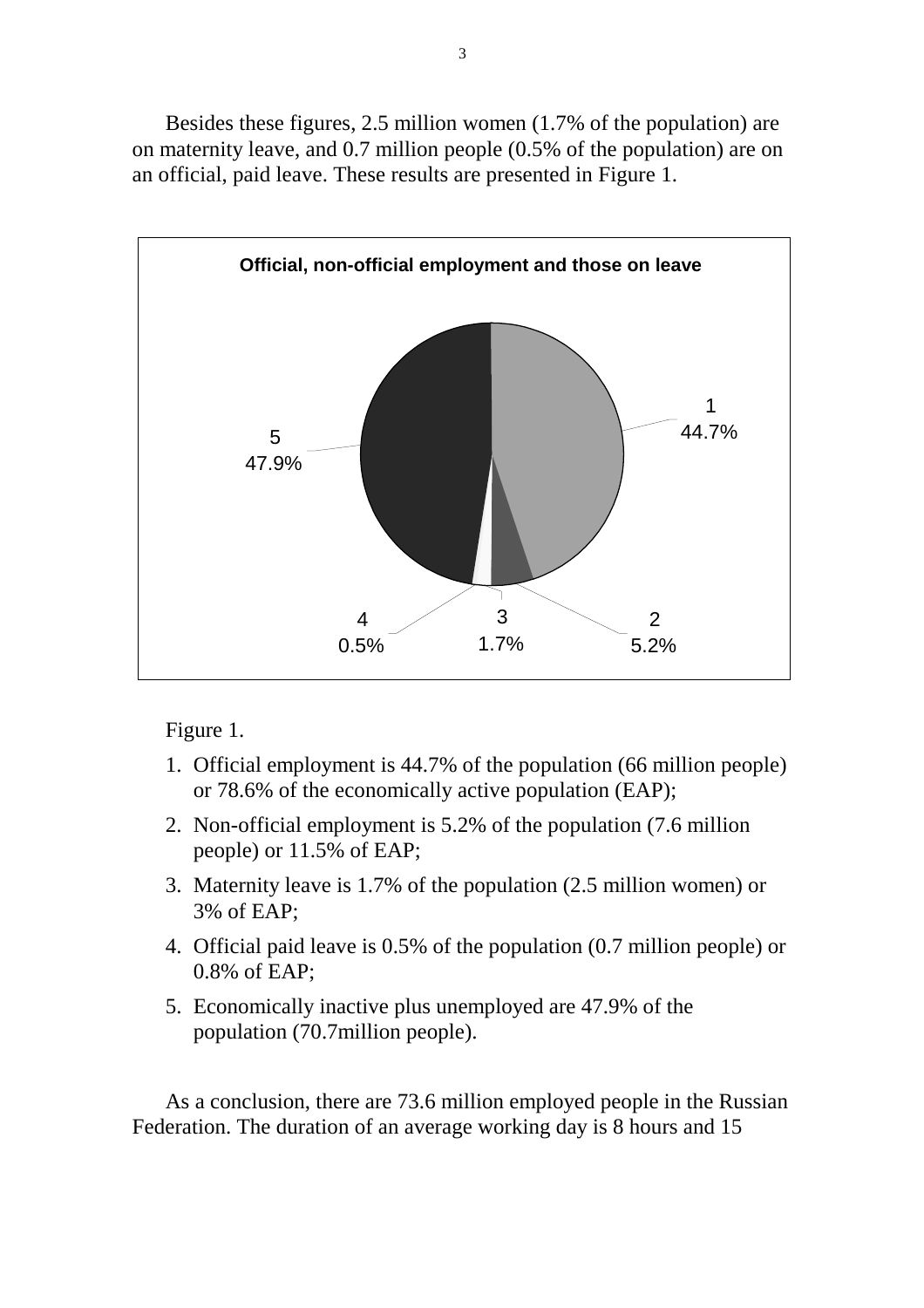minutes. The average salary before taxes at a primary workplace is 792,708 rubles or \$145 (1996, 4<sup>th</sup> quarter (Q4) - the exchange rate was 5,467 rubles for \$1). The percentage of employees who do not receive their salary on time represents 59.6% of those employed (42.9 million people). Those workers who do not receive their salary on time carry an average debt of 1.616,358 rubles (\$295). The average period of indebtedness is 3.5 months. Payment in the form of factory outputs represents an average of 6% of salaries. There were also many workers on unpaid leave during 1996. The corresponding figure represents 7.8% of employees (3.9% of the population or 5.7 million people). The average duration of compulsory unpaid leave is 49.5 days. In addition, 5.8% of employees (2.9% of the population, or 4.3 million people) have a shortened working day of less than six hours.

Business activity must be classified as low, with only 6.4% of those employed (4.7 million people) being engaged in entrepreneurial activities. Employees also tend to be rather stable. In 1996 only 18% (13.2 million people) changed their workplaces or profession. However, the number of those employed who would like to find different work is significant - i.e. 35.9% (26.4 million people). Generally, incomes earned by the working population must be classified as low. Many workers are forced to take on a second or even third job, generally in the informal sector. The corresponding figure is 4.2% of those employed or 2.2% of the total population (3.2 million people). There are, however people engaged in informal work, who do not have a second job. This situation is illustrated in Figure 2, comprising two separate parts. The first part indicates the share of workplaces with unpaid leave, and workplaces with a reduced working day. The second part indicates the share of employees who hold a second job.

The duration of an average working day in the second job is 5 hours and 2 minutes. The average salary, excluding taxes, in that job is 671,883 rubles or \$123 (1996, Q4). The percentage of those employed in a second working place who do not receive their salaries on time represents 37.2% (1.2 million people) of those with a second job. The average debt per worker with a second job, and who is paid late is 691,158 rubles (\$126). Those holding down a second job are in debt for an average of 2.1 months. The second workplace does not offer any possibilities of payment in the form of factory output. It must also be noted that 6.3% of the population (9.3 million people) have occasional, additional non-regular jobs.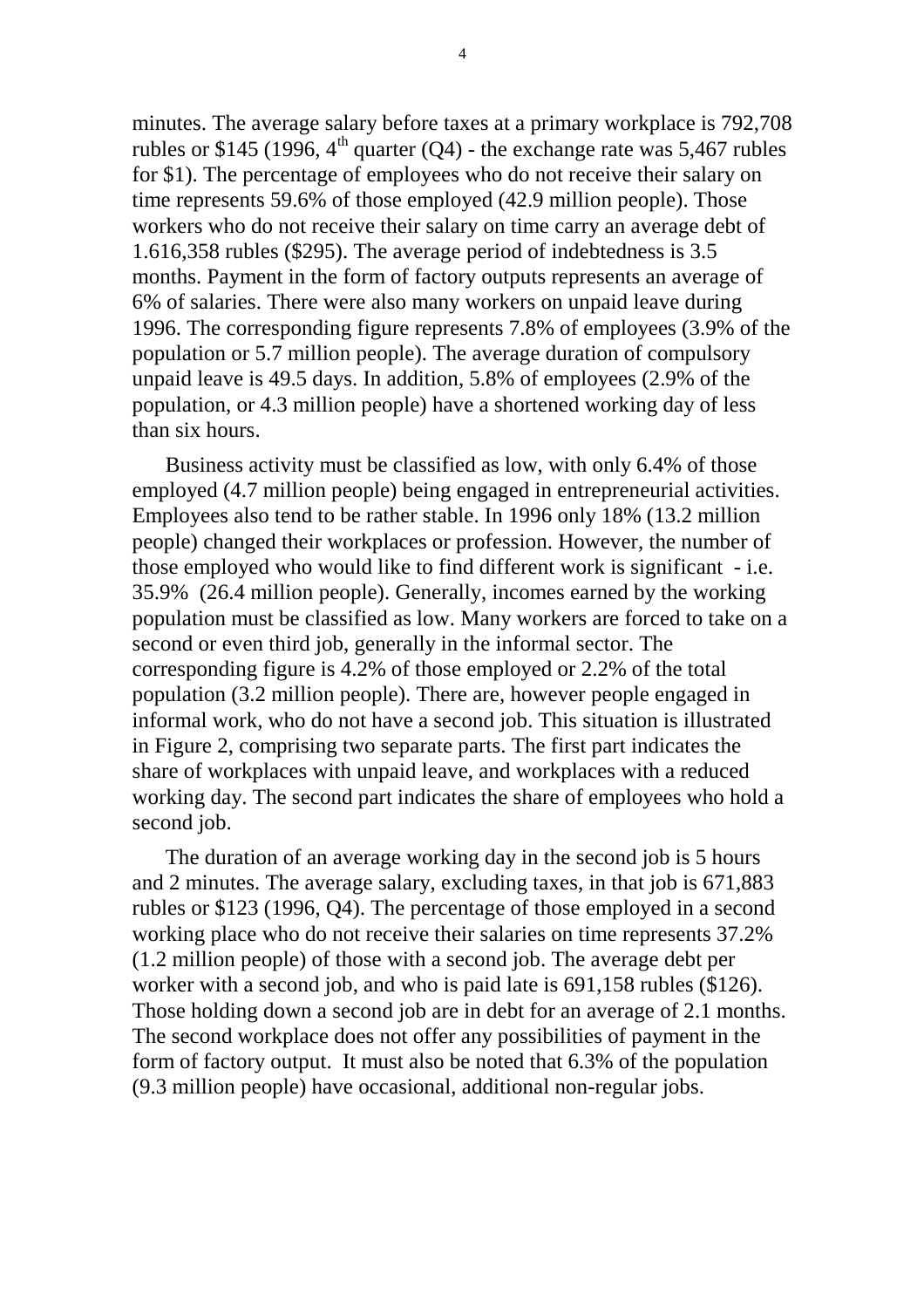

Figure 2.

- 1. 86.4% of those employed (63.6 million people) have full-time workplaces;
- 2. 5.8% of those employed (4.3 million people) have reduced-time workplaces;
- 3. 7.8% of those employed (5.7 million people) have workplaces with unpaid leave;
- 4. Working people with a single workplace represent 95.7% of the total of those employed (70.4 million people);
- 5. Working people who have two or more workplaces are 4.3% of the total employed (3.2 million people).

Many pensioners are also forced to work. Figures indicate that 7.2 million people (or 9.8% of the total of those employed) are pensioners. This represents 19% of all pensioners, or 4.9% of the population. Generally, pensioners do not hold down a second job. Figure 3 indicates the percentage of pensioners who have work.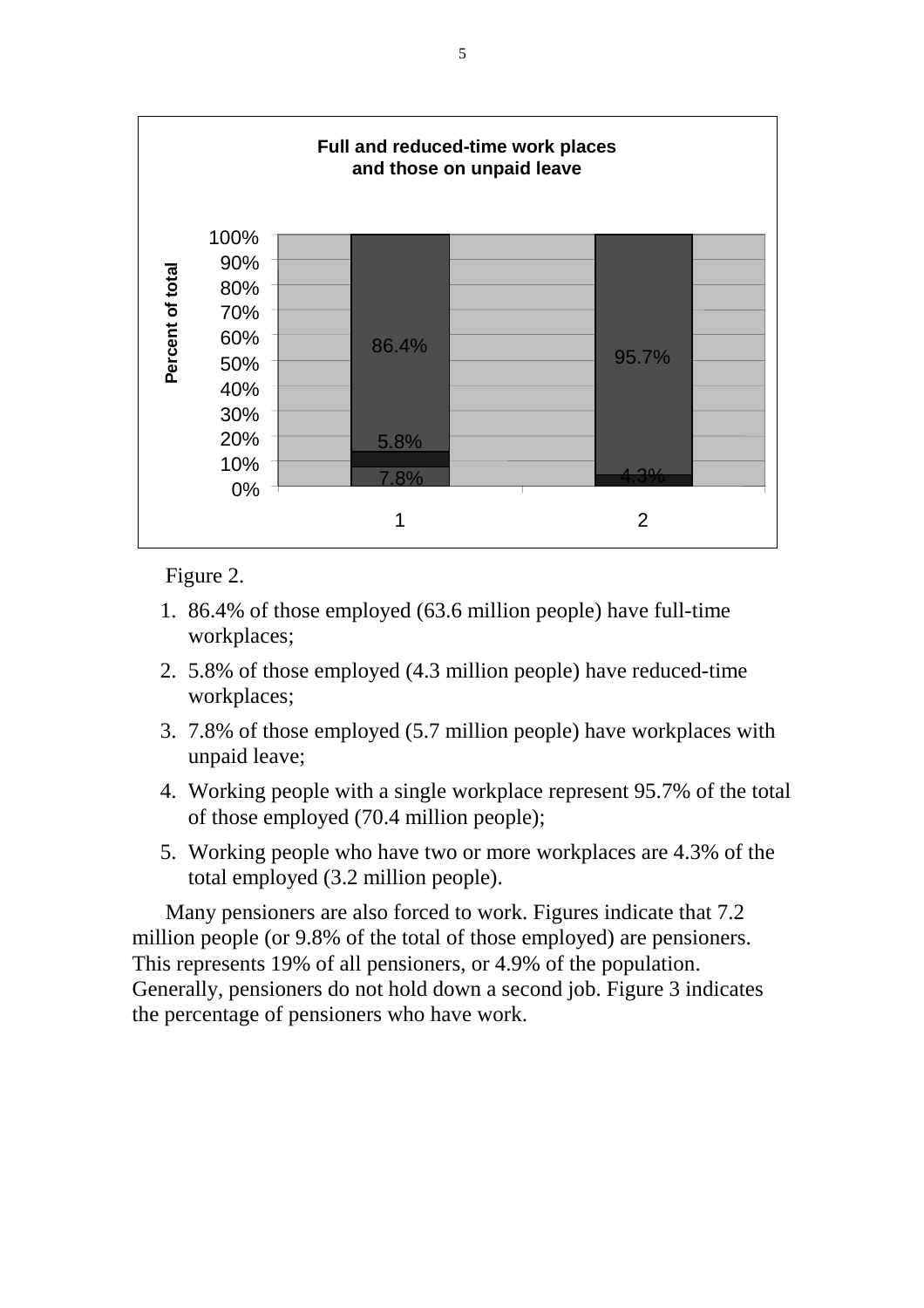

Figure 3.

- 1. The share of working pensioners is 19% of the total number of pensioners or 7.2 million.
- 2. Pensioners who do not work represent 81% of the total number of pensioners or 30.7 million.

The total number of pensioners in Russia is 37.9 million people. The average pension is 340,859 rubles (\$62) per month (1996, 4Q). It must also be noted, however, that the purchasing power of this money is very low, barely enough to cover basic expenses and simple food.

There are many people in Russia actively seeking work. According to the research carried out by the Carolina Population Center and the University of North Carolina, 35.5% of the unemployed (24.8 million people) or 16.8% of the total population will be unable to find work. It should be noted, however, that only 42% of this number (10.4 million people) are actively engaged in looking for work. This figure represents the most reliable indication of actual unemployment in Russia. According to these figures, the economically active population is 84 million people, including working pensioners and those involved in working in the informal sector. According to the results of a current statistical questionnaire only 1.7% of the population (2.5 million people) is officially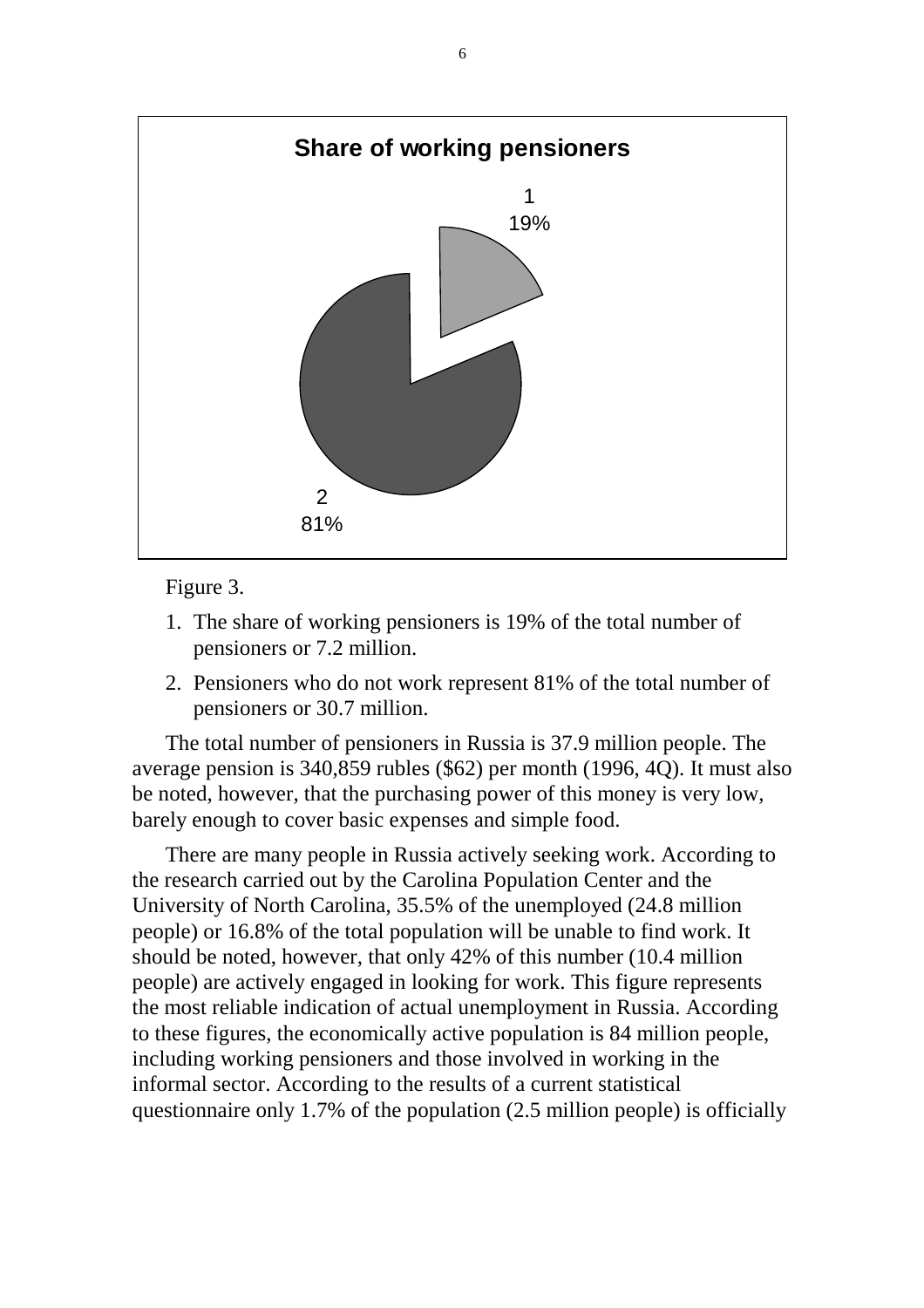registered as unemployed. The figure is the same as that provided by Goskomstat, which confirms the reliability of the data of the Carolina Population Center and the University of North Carolina.

Figure 4 shows the structure of the economically active population.



Figure 4.

- 1. Official employment, excluding working pensioners, is 58.8 million people - or 70% of the economically active population;
- 2. Working pensioners represent 7.2 million people or 8.6% of the economically active population. As a rule, pensioners only work in the official sector of the economy;
- 3. Non-official employment is 7.6 million people or 9% of the economically active population;
- 4. Registered unemployment is 2.5 million people or 3% of the economically active population;
- 5. Unregistered unemployment is 7.9 million people or 9.4% of the economically active population.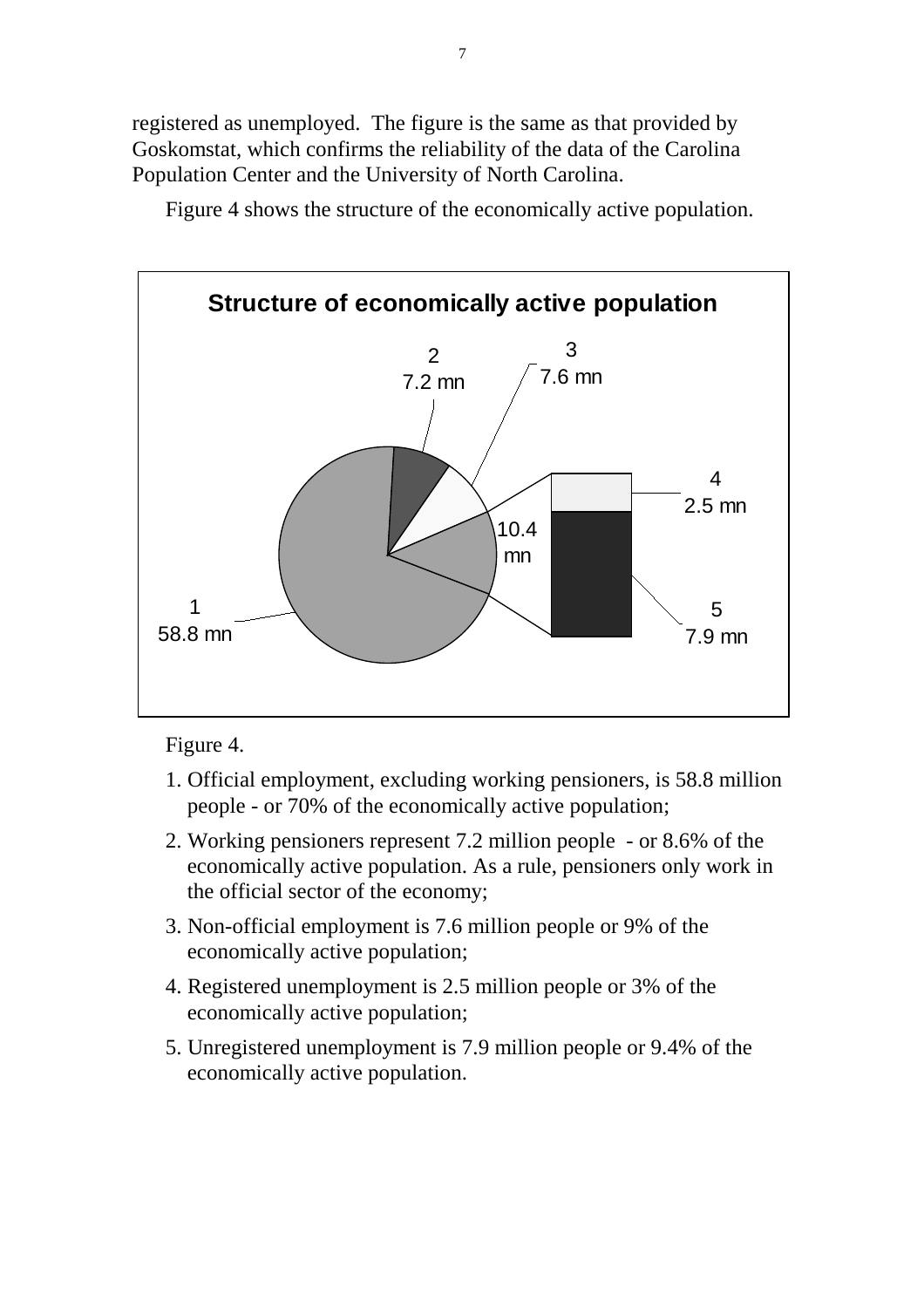According to Goskomstat unregistered unemployment amounts only to 4.3 million people. But the real number is 7.9 million people. At the same time, according to Goskomstat, the economically active population is 72.7 million people, but this number does not take into account employment in small enterprises and in the informal sector. Thus the economically active population in Russia amounts to 84 million people. The real numbers and coefficients vary significantly from those of the Goskomstat (see Table 1 (1996, Q4)).

Table 1.

| Name of indexes and coefficients                                                                         | Goskomstat | Survey<br>Results |
|----------------------------------------------------------------------------------------------------------|------------|-------------------|
| Economically active population (million)                                                                 | 72.7       | 84.0              |
| Employment (million)                                                                                     | 65.9       | 73.0              |
| Unemployment (million)                                                                                   | 6.8        | 10.4              |
| Registered in Federal Employment Service (FES,<br>million)                                               | 2.5        | 2.5               |
| Unregistered (million)                                                                                   | 4.3        | 7.9               |
| Unemployment rate, as % of the economically<br>active population registered with FES                     | 3.4        | 2.9               |
| Unemployment rate, as % of the economically<br>active population registered with FES and<br>unregistered | 9.4        | 12.4              |
| Reduced working day (million)                                                                            | 3.4        | 4.3               |
| Numbers on compulsory administrative leave<br>(million)                                                  | 7.5        | 5.7               |

If the number of people forced to work a reduced day (4.3 million people) and those on compulsory administrative leave (5.7 million people) are taken into account, the unemployment rate, as percentage of the economically active population, rises to 24.3%.

As a general rule, people do not often go to the Federal Employment Service (FES) to seek work. Only 45.4% of the unemployed (4.7 million people) approached the FES for help in the fourth quarter of 1996. In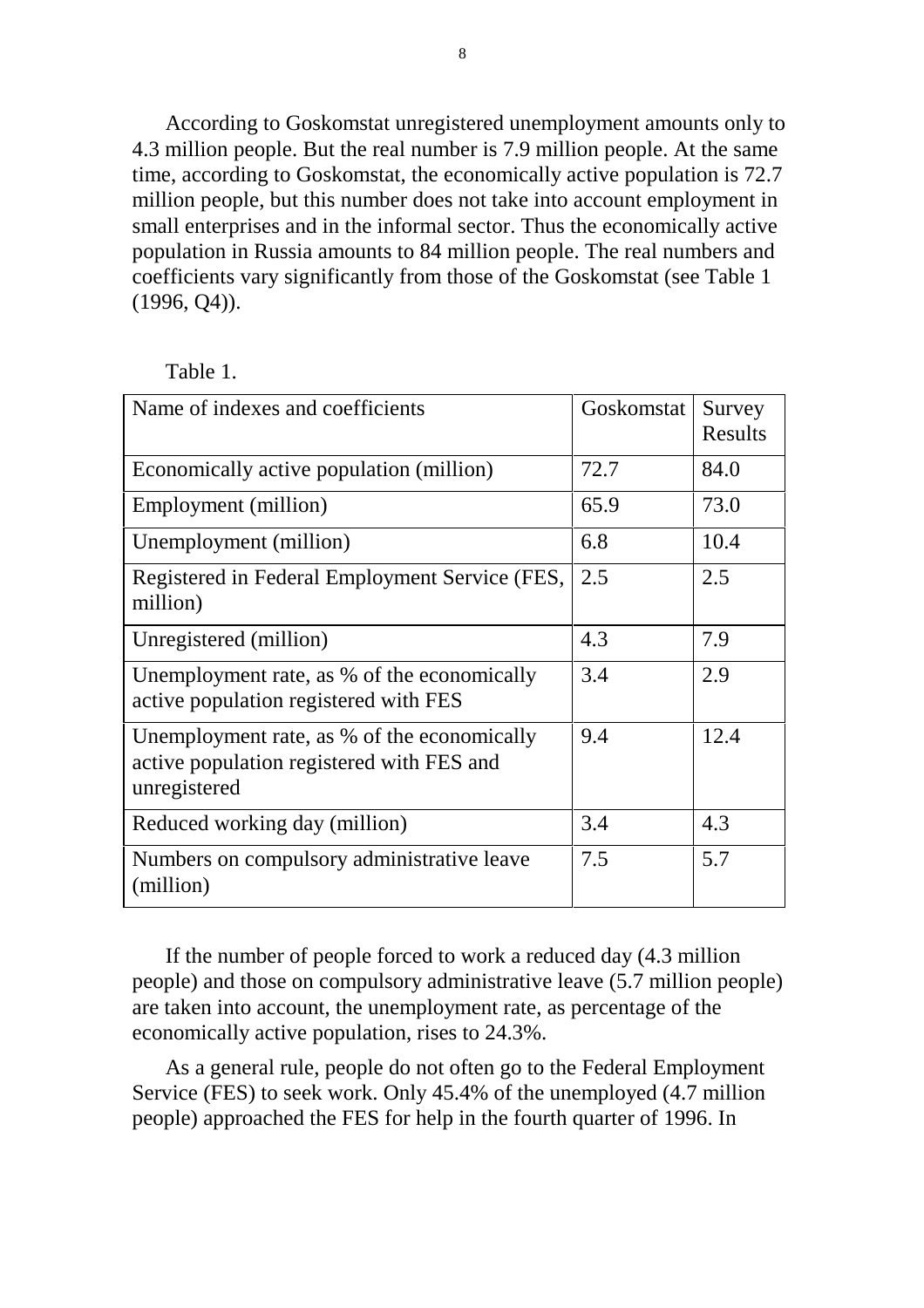Russia the most popular way to find a job is through personal contacts friends or relatives.

Some sections of the unemployed, 63.6% of those registered as unemployed (1.6 million people), were eligible to receive benefits in Q4, 1996. In reality, however, benefits were only received by 0.8 million people. The average unemployment benefit is 248,205 rubles or \$45 (1996, 4Q).

The average registered unemployment leave in 1996 was 173.5 days. The proportion of those registered as unemployed who have been out of work for longer than 12 months had risen significantly since 1994. Figure 5 shows the duration of registered unemployment (1994-1997). Information for this figure was taken from Goskomstat. It does, however, represent the most reliable figures.

This increase may, in part, indicate that the newly unemployed are not registering with FES, but it probably also reflects the real structure of unemployment. More than one in five people registered as unemployed during the first half of 1997 had been unsuccessfully seeking work for more than one year, compared to one out of 10 in 1994. At the same time the figure indicates the formation of a layer of "professional unemployed" in Russia who do not work at all.

The main purpose of unemployment benefits is to compensate for loss of income by those unemployed, but who are actively looking for new jobs. Only 1.1% of households receives unemployment benefits. All households were divided into ten subgroups (deciles) according to their incomes. The group of households with the lowest incomes is defined as the first decile, while those households with highest incomes represent the tenth decile. Within groups 1-4, incomes represent less than subsistence level for each person in the household. Within groups 5-7, the incomes of households are between 1 and 2 subsistence levels for each person. Within groups 8-10 household incomes are equivalent to more than 2 subsistence levels for each person.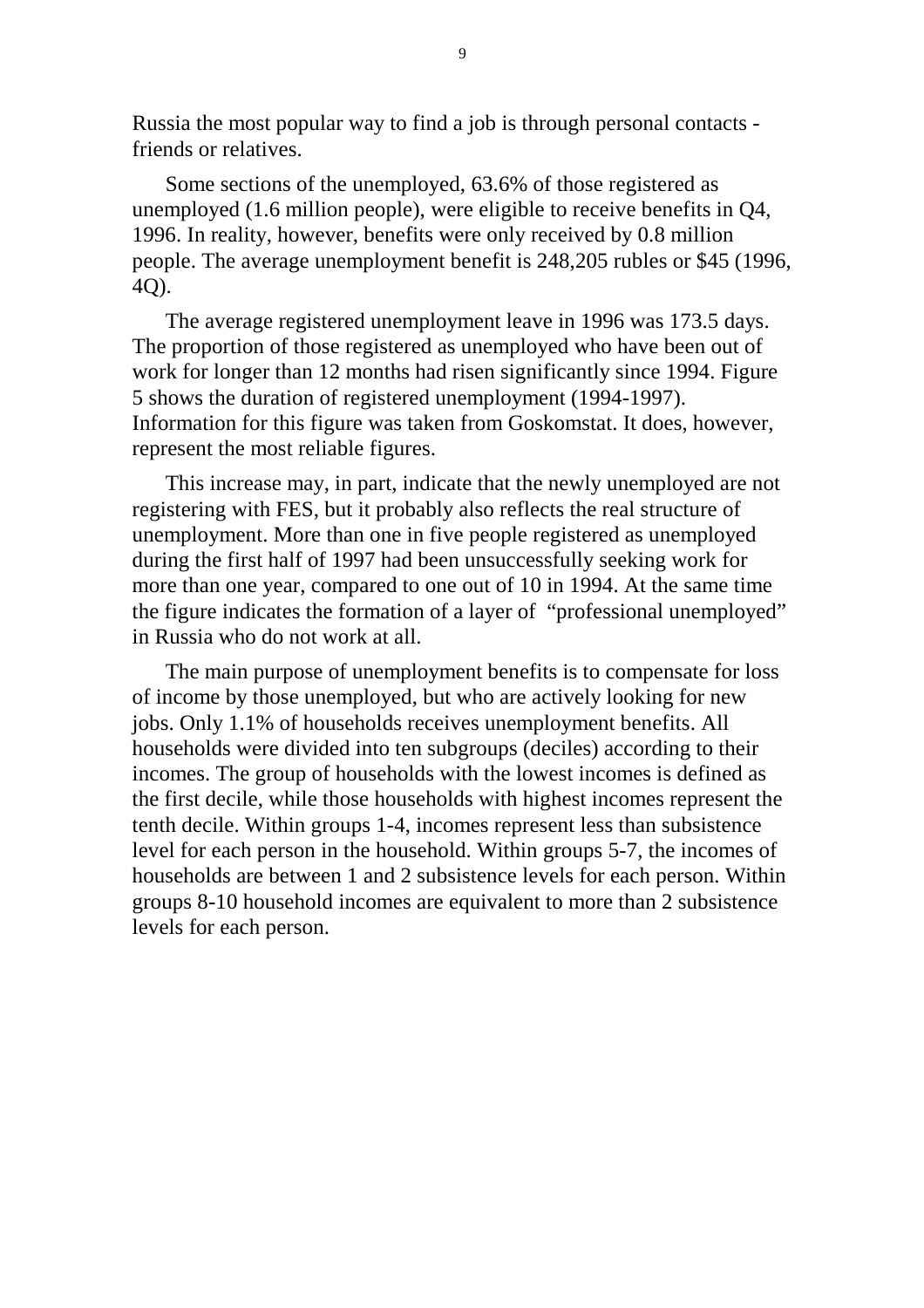

Figure 5.

- 1. Duration of unemployment of less than 1 month;
- 2. Duration of unemployment of 1-4 months;
- 3. Duration of unemployment of 4-8 months;
- 4. Duration of unemployment of 8-12 months;
- 5. Duration of unemployment of more than 12 months.

Figure 6 shows the percentage of households receiving unemployment benefits for each group.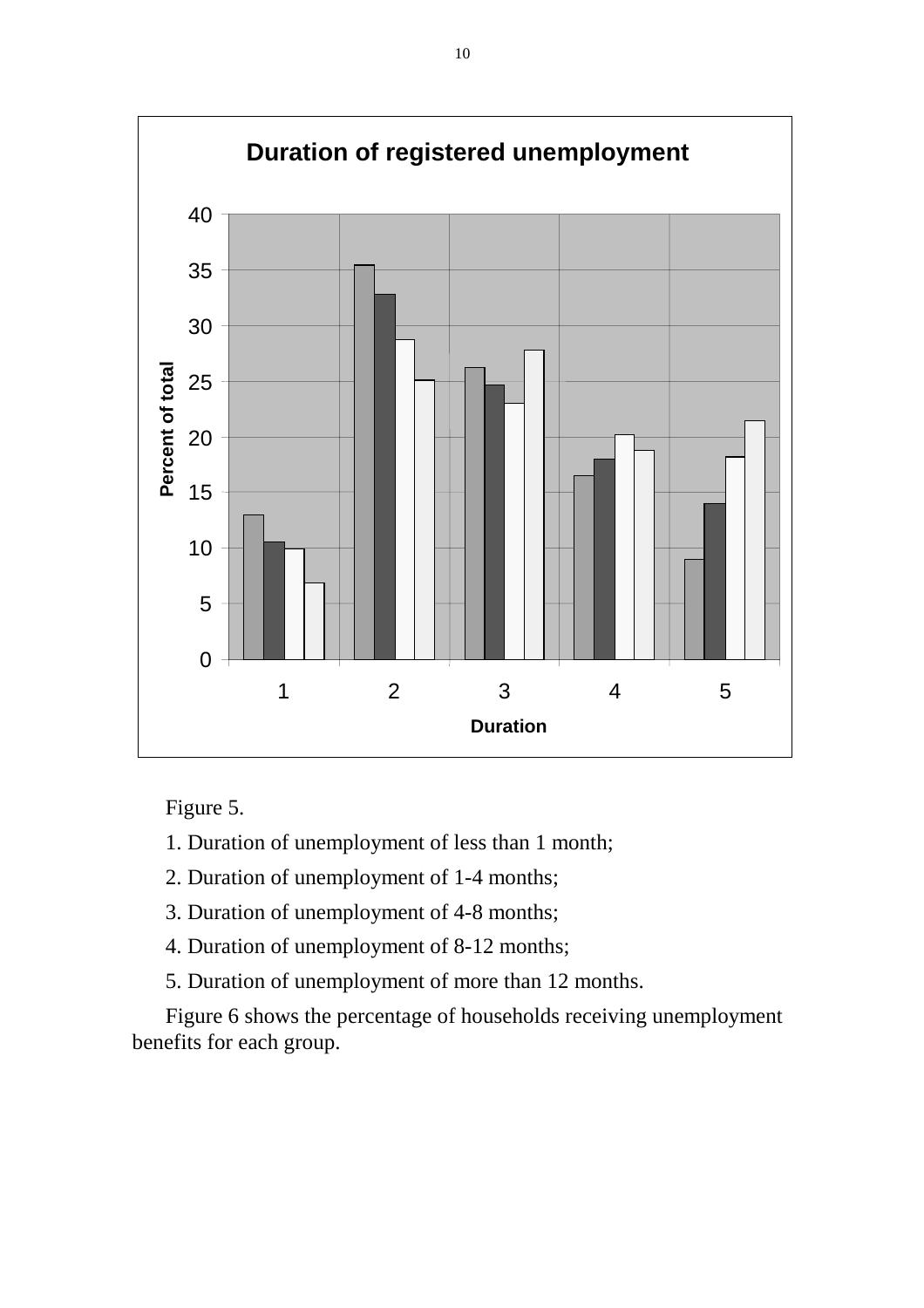

Figure 6.

It can be seen that only 0.5% of the poorest households receive unemployment benefits. At the same time, 1.5% of the richest households receive unemployment benefits. These benefits are not so important for the rich households, especially in the tenth group, where incomes exceed the subsistence level by more than six times. For the poorest households, unemployment benefits play an important part in their total incomes, but for the richest households they do not play any role at all. Figure 7 shows the share of unemployment benefits in total incomes among households receiving unemployment benefits for each decile.

Figure 8 shows the ratio of average income to subsistence level for households receiving unemployment benefits.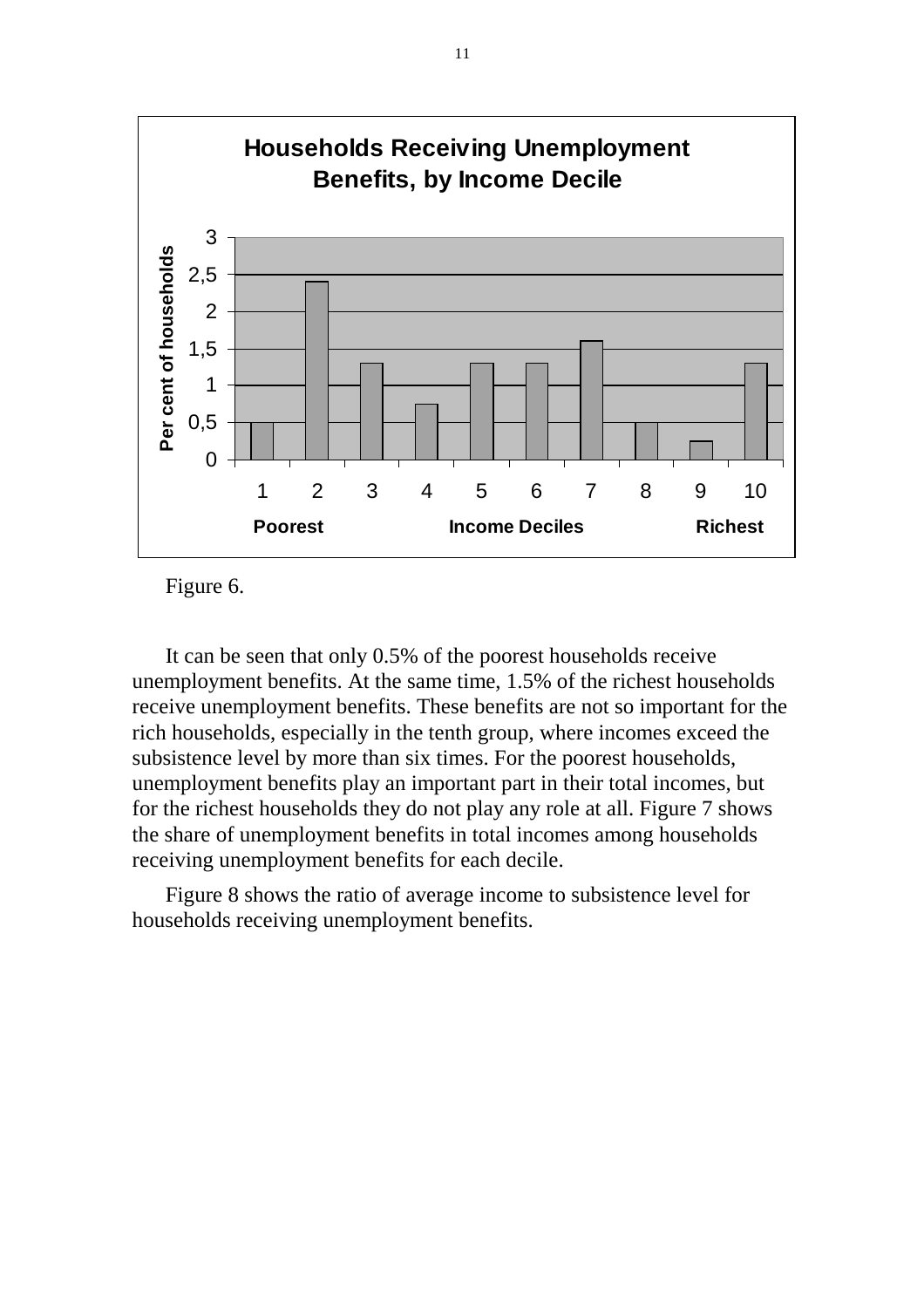

Figure 7.



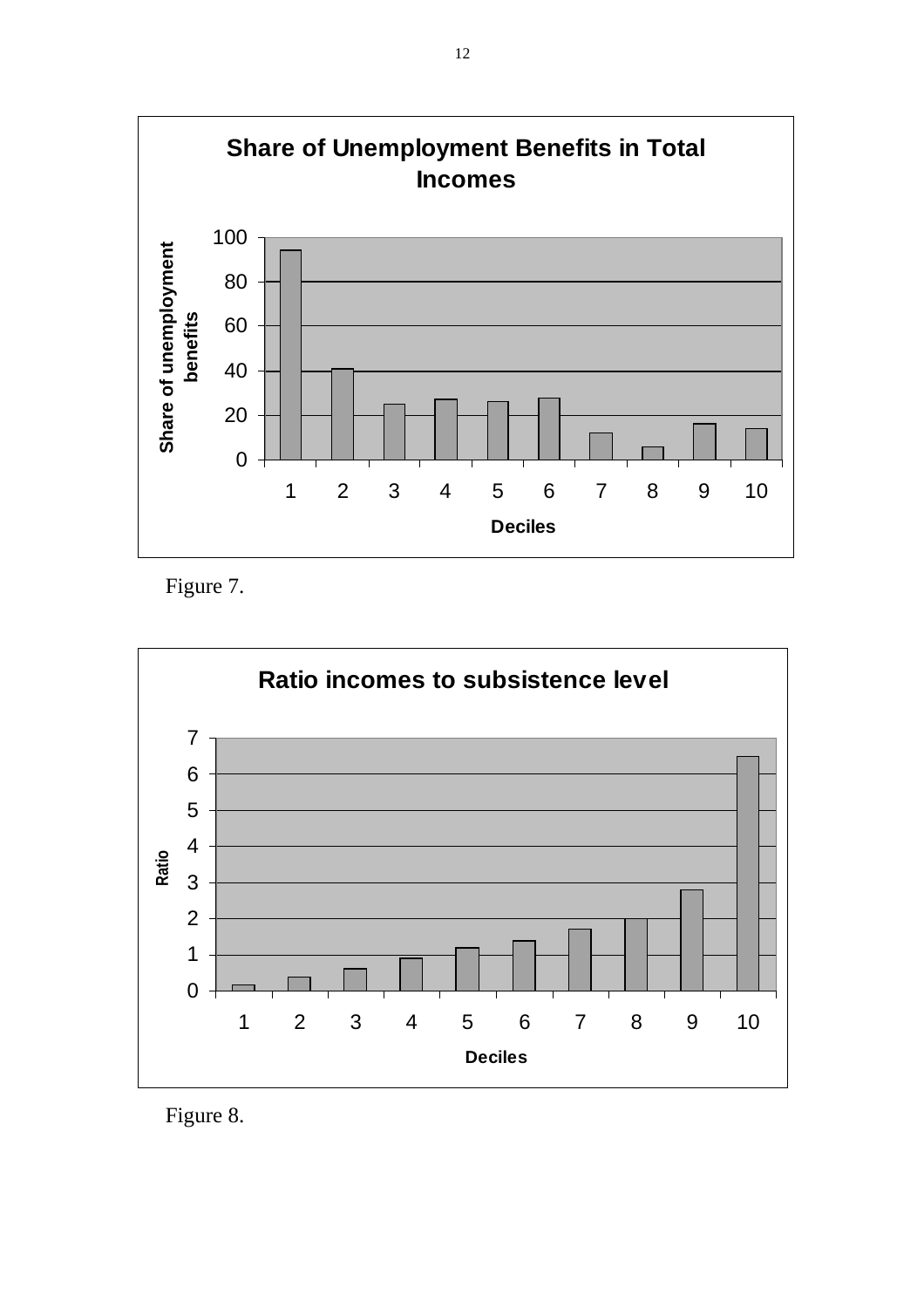According to current legislation, the size of unemployment benefits is linked to the level of a former salary. It is obvious that people from the richest households enjoyed higher salary rates than those from the poorest households. Figure 6 only shows the quantity of households receiving unemployment benefits in percent for each decile, while Figure 9 shows the share of each decile in total unemployment benefits.



Figure 9.

A very small share of unemployment benefits goes to the poorest households, representing just 1.2% of the total benefits. At the same time, the richest households receive more than 35% of these benefits. Indeed, 42% of the total unemployment benefits go to households within the decile categories of 8-10, while households in the 1-4 decile group receive just 26.3%. This represents a figure below subsistence level. Figure 10 shows the distribution of unemployment benefits.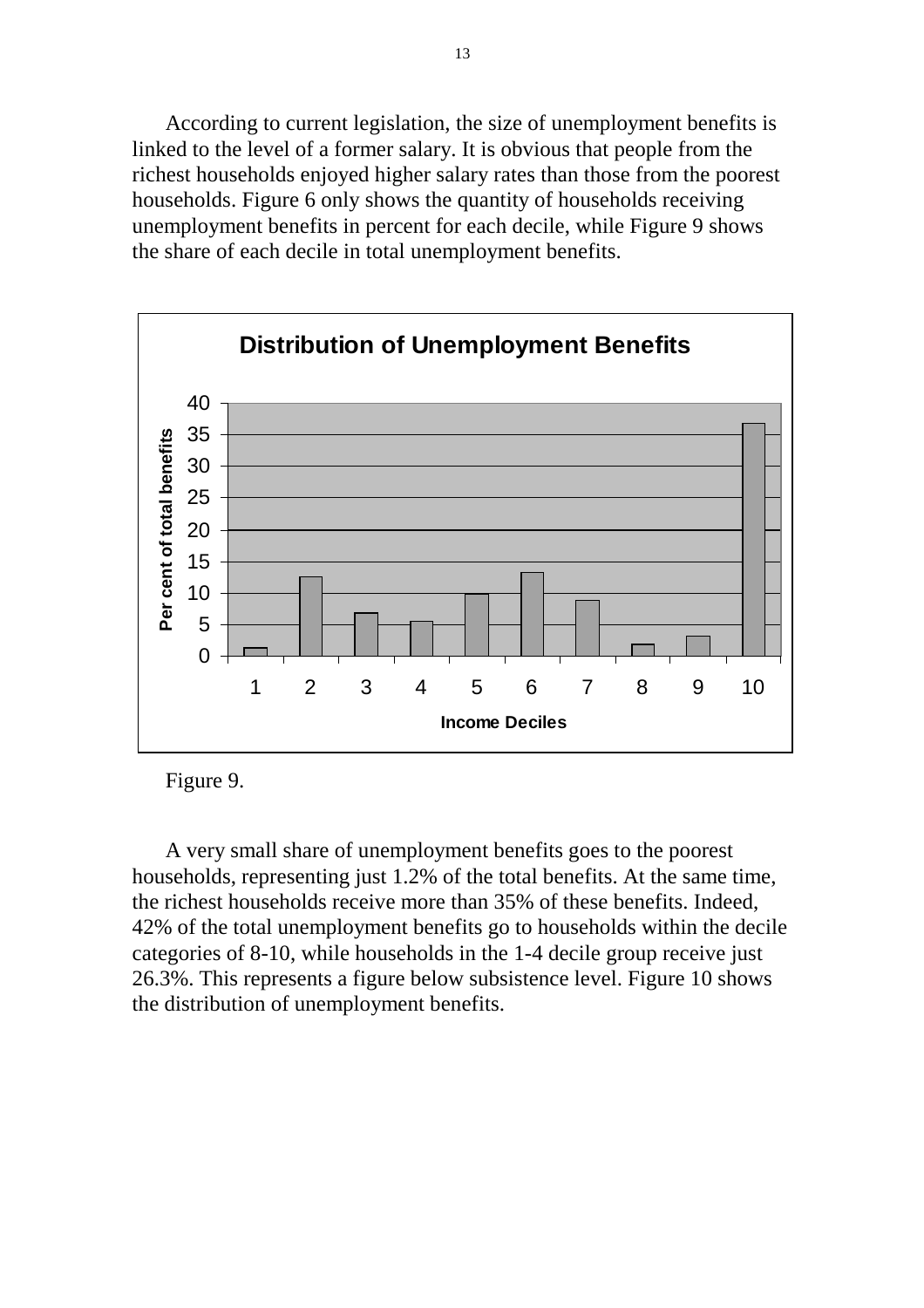

Figure 10.

- 1. Households with incomes of less than the subsistence level, 1-4 deciles;
- 2. Households with incomes of 1-2 times the subsistence level, 5-7 deciles;
- 3. Households with incomes of more than double the subsistence level, 8-10 deciles.

This system naturally represents an ineffective distribution of unemployment benefits. However as wealthier people are better informed about the appropriate legislative procedures, they are in a position to organize any necessary documents in a very short time. As a rule, registration of the unemployed is a very bureaucratic procedure and this accounts for the fact that many people without work fail to register.

The next question involves the level of fairness with which unemployment benefits are distributed. The present system of distribution is ineffective simply because the major part goes to people already in a position to be able to survive without such benefits. At the same time, the poorest households (1-4 deciles, 40% of the households) must somehow survive on incomes of less than subsistence level. There is a great need for enhanced support for the unemployed in these lower category households.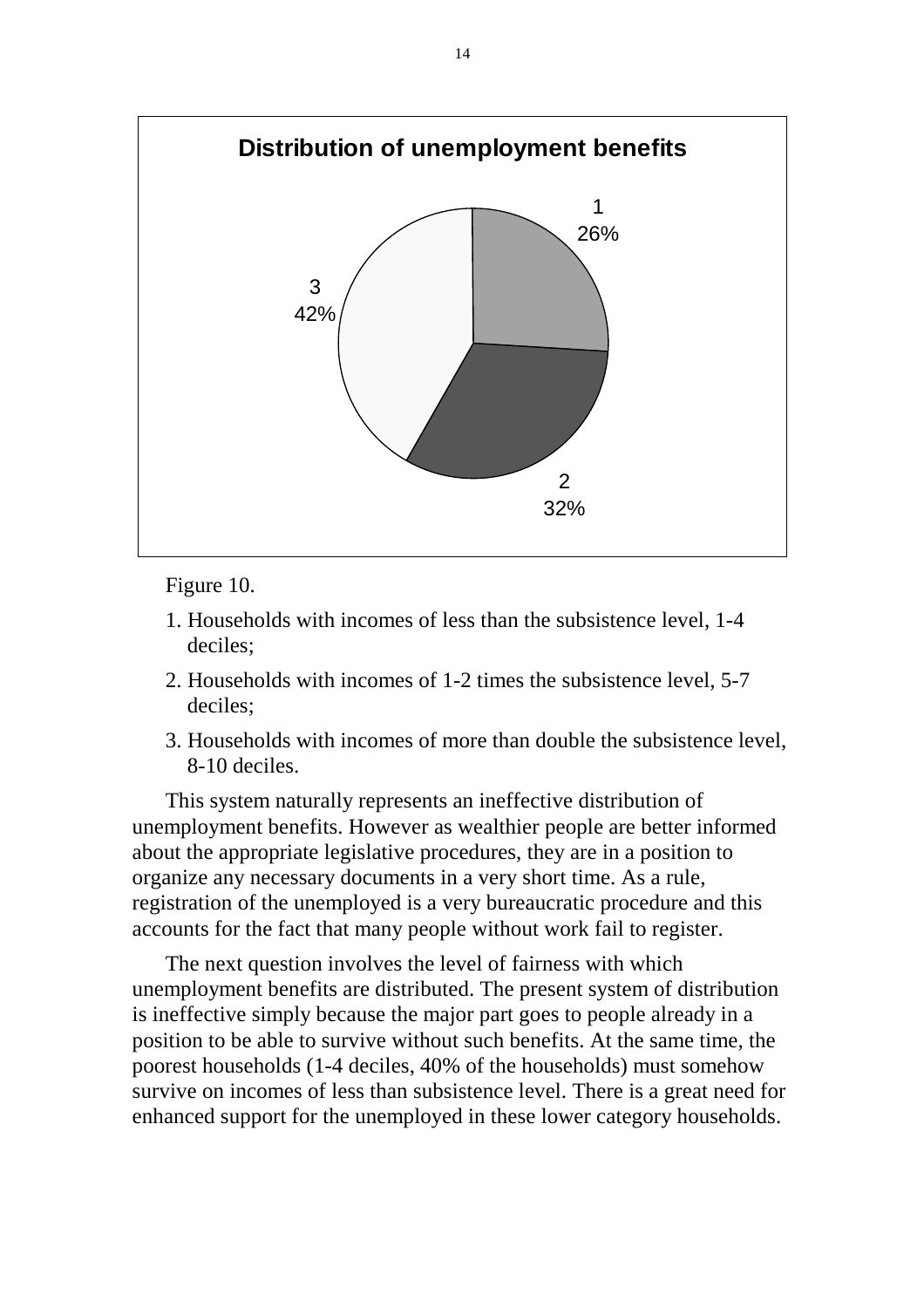Should a greater portion of the unemployment benefits be distributed instead to the poorer households it would represent a fairer distribution of government funds.

## **2. Unemployment Benefit Distribution in the Regions of the Russian Federation**

The economic situation varies greatly within the different regions of the Russian Federation. The level of unemployment and the structure of distribution of unemployment benefits also vary significantly. The research of the Carolina Population Center and the University of North Carolina at Chapel Hill included a survey carried out in 38 regions of the Russian Federation.

The regions participating in the survey were:

- 1 "St. Petersburg City"
- 2 "Moscow City"
- 3 "Moskovskaya Oblast"
- 4 "Komi (Sictivcar)"
- 5 "Komi (Usinskii reg.)"
- 6 "Leningradskaya Oblast"
- 7 "Smolensk"
- 8 "Kalininskaya (Tverskaya) Obl"
- 9 "Tula"
- 10 "Kaluzskaya"
- 11 "Nizhniy Novgorod"
- 12 "Tchuvashiya"
- 13 "Penzenskaya Obl"
- 14 "Lipetzk"
- 15 "Tambovskaya Obl"
- 16 "Republic of Tatarstan (Kazan)"
- 17 "Saratov City"
- 18 "Saratovskaya Oblast"
- 19 "Volgogradskaya Oblast"
- 20 "Kabardino-Balkar Republic"
- 21 "Rostovskaya Oblast"
- 22 "Krasnodar City"
- 23 "Stavropol'skii Krai"
- 24 "Krasnodarskii Krai"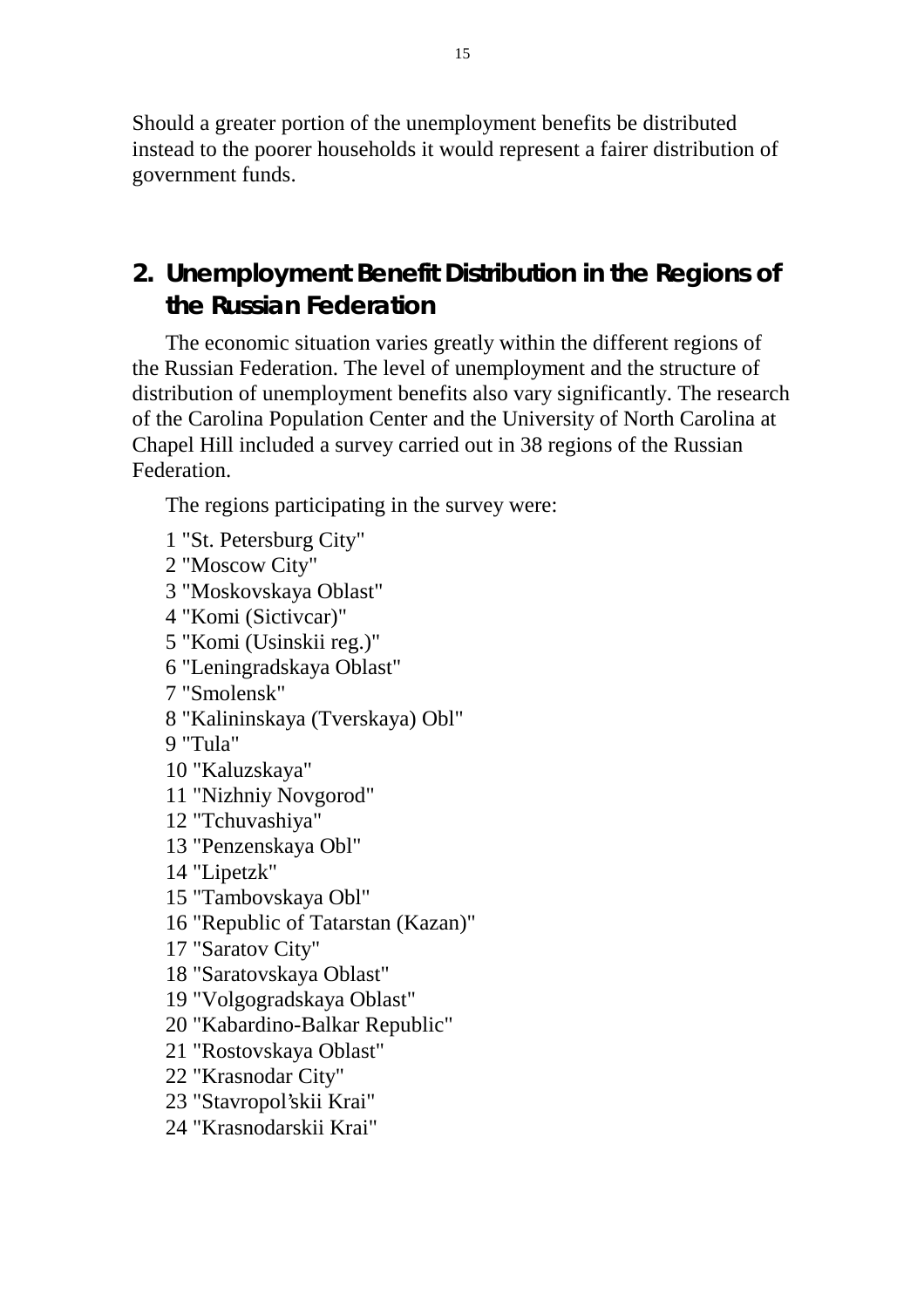25 "Chelyabinsk City"

26 "Kurgan"

27 "Udmurtiya"

28 "Orenbyrgskaya Obl"

29 "Permskaya Obl"

30 "Chelyabinskaya Oblast"

31 "Tomskaya Oblast"

32 "Hanti-Mansiiskii Okrug (Tumenskaya Obl)"

33 "Altaiskiy Krai (Biisk)"

34 "Altaiskiy Krai (Kuria)"

35 "Krasnoyarsk City"

36 "Primorskii Krai (Vladivostok)"

37 "Krasnoyarskii Krai"

38 "Amurskaya Oblast"

Because of the lack of information available in some regions, they were then regrouped into four geographical districts. Households in every district were subdivided into ten groups according to their incomes. Each group of regions was separately analyzed. Thus each separate decile in each district is original, and corresponding deciles from different districts do not correlate with each other.

 First, the Central (capital) part of Russia, including four administrative regions:

- "Moscow City"
- "Moskovskaya Oblast"
- "St. Petersburg City"
- "Leningradskaya Oblast"

The share of households receiving unemployment benefits is 1.3% of all households in this district. Figure 11 shows the distribution of unemployment benefits in the most developed regions of Russia.

As only 605 households participated in the survey, it is not possible to draw conclusions. According to the survey, deciles in the categories 3, 5, 7, 8, and 9 do not receive unemployment benefits at all. This, however, does not correspond to the reality of the situation and households from these deciles do in fact, receive unemployment benefits, even if the level of benefits is insignificant.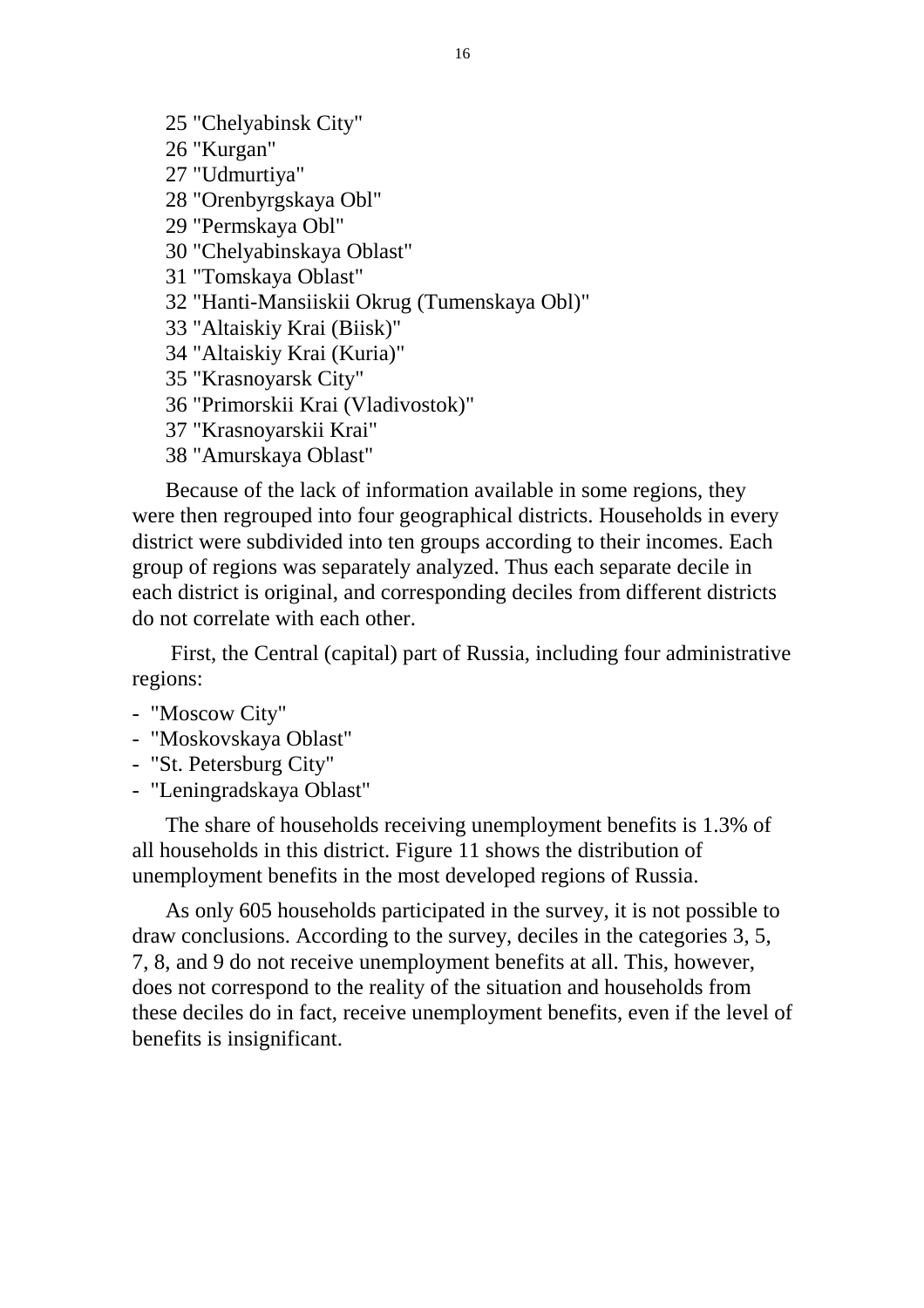

Figure 11.

The next district is East Russia. This part includes 12 administrative regions:

- "Komi (Sictivcar)", "Komi (Usinskii reg.)"
- "Tchuvashiya"
- "Republic of Tatarstan (Kazan)"
- "Chelyabinsk City", "Chelyabinskaya Oblast"
- "Kurgan"
- "Udmurtiya"
- "Orenbyrgskaya Obl"
- "Permskaya Obl"
- "Tomskaya Oblast"
- "Hanti-Mansiiskii Okrug (Tumenskaya Obl)"
- "Altaiskiy Krai (Biisk)", "Altaiskiy Krai (Kuria)"
- "Krasnoyarsk City", "Krasnoyarskii Krai"

The share of households receiving unemployment benefits is 1.2% of all households in this district.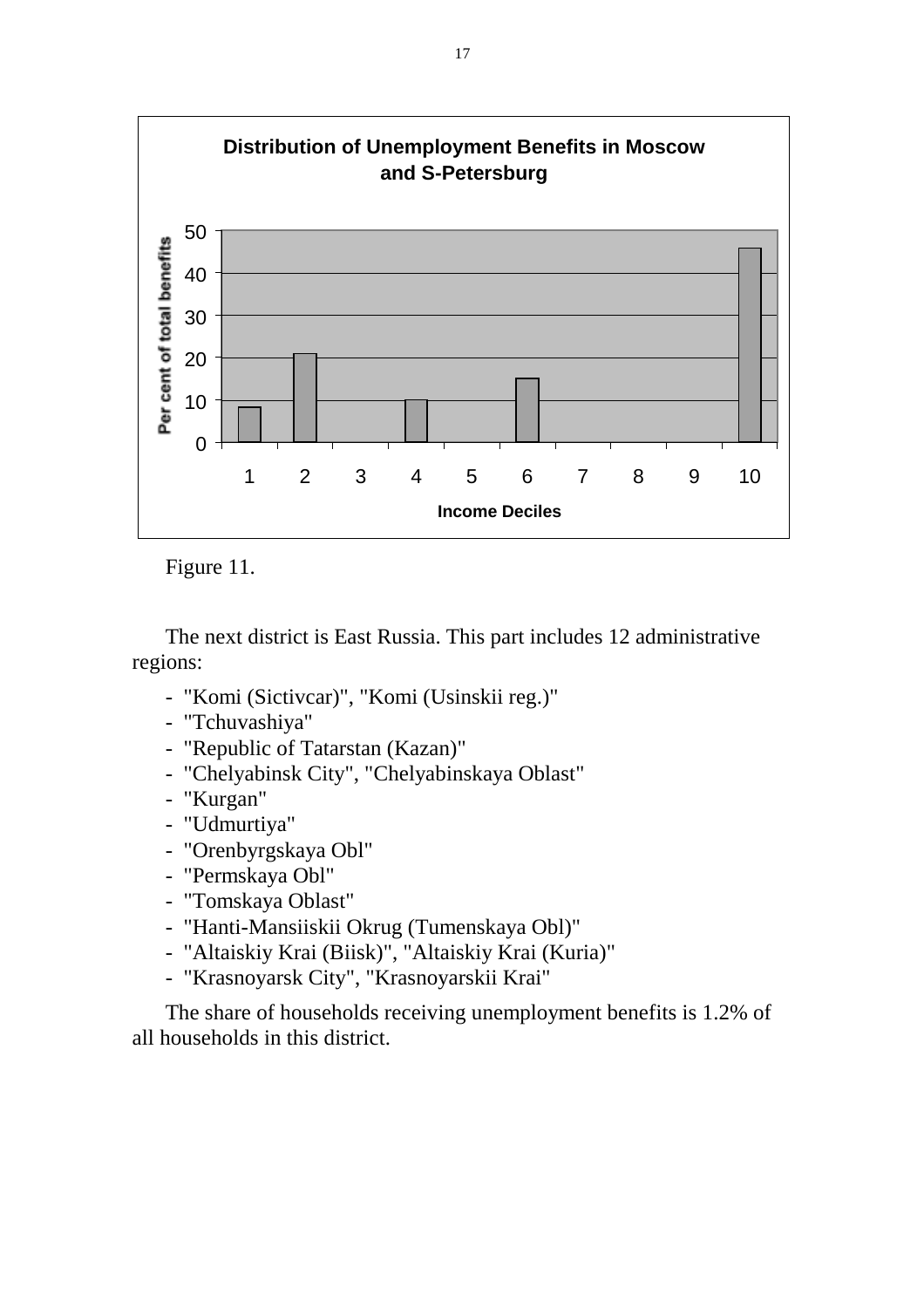

Figure 12 shows the distribution of unemployment benefits for East Russia.

#### Figure 12.

1,464 households participated in the survey, which covered such large regions as "Hanti-Mansiiskii Okrug (Tumenskaya Obl)". It is important in terms of oil and gas production and represents one of the richest regions in Siberia. The area is characterized by seasonal work, whereby the wages at high season are very high. Many people in Hanti-Mansiisk and Tumen do not have jobs in the off-season, and according to Russian legislation these people are entitled to receive unemployment benefits during the offseason. As a general rule, the level of these benefits is very high, and furthermore, involves many people. Households in this region are rich, which is reflected by the tenth decile in Figure 12. The average income per person in the Tumen region is 1.7868,78 rubles (\$326), where the corresponding figure in Moscow is 935,860 rubles (\$171). Thus, in Figure 12 the "richest" tenth decile corresponds to the Tumen region.

The next region is West (and Southwest) Russia, excluding Moscow and St. Petersburg. This district includes 14 administrative regions: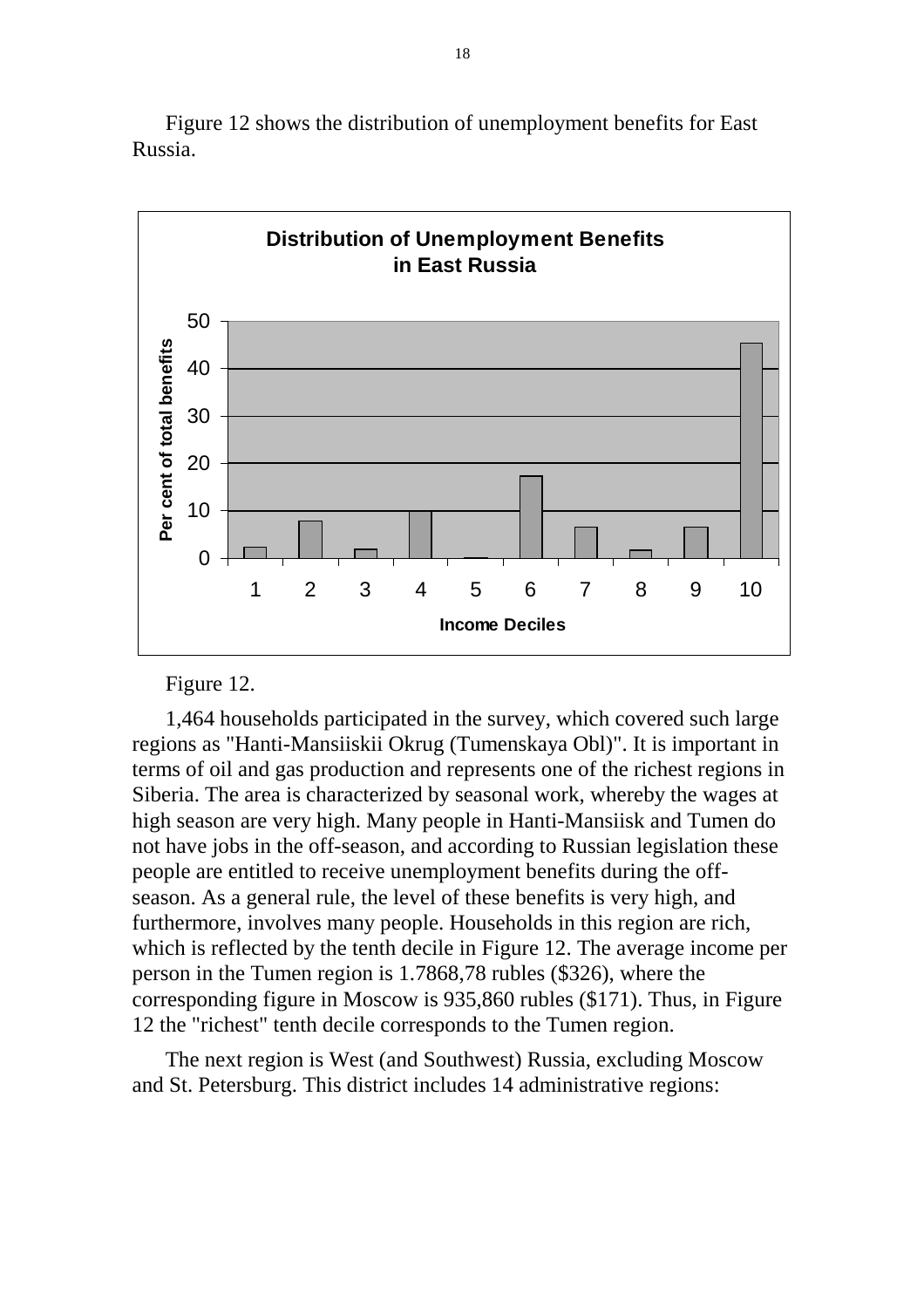- "Smolensk"
- "Kalininskaya (Tverskaya) Obl"
- "Tula"
- "Kaluzskaya Obl"
- "Nizhniy Novgorod"
- "Penzenskaya Obl"
- "Lipetzk"
- "Tambovskaya Obl"
- "Saratov City", "Saratovskaya Oblast"
- "Volgogradskaya Oblast"
- "Kabardino-Balkar Republic"
- "Rostovskaya Oblast
- "Krasnodar City", "Krasnodarskii Krai"
- "Stavropol'skii Krai"

The share of households receiving unemployment benefits is 1.2% of all households in this district. Figure 13 shows the distribution of unemployment benefits in West and Southwest Russia.



Figure 13.

1,486 households participated in the survey.

The next region is the Far East. It includes 2 administrative regions: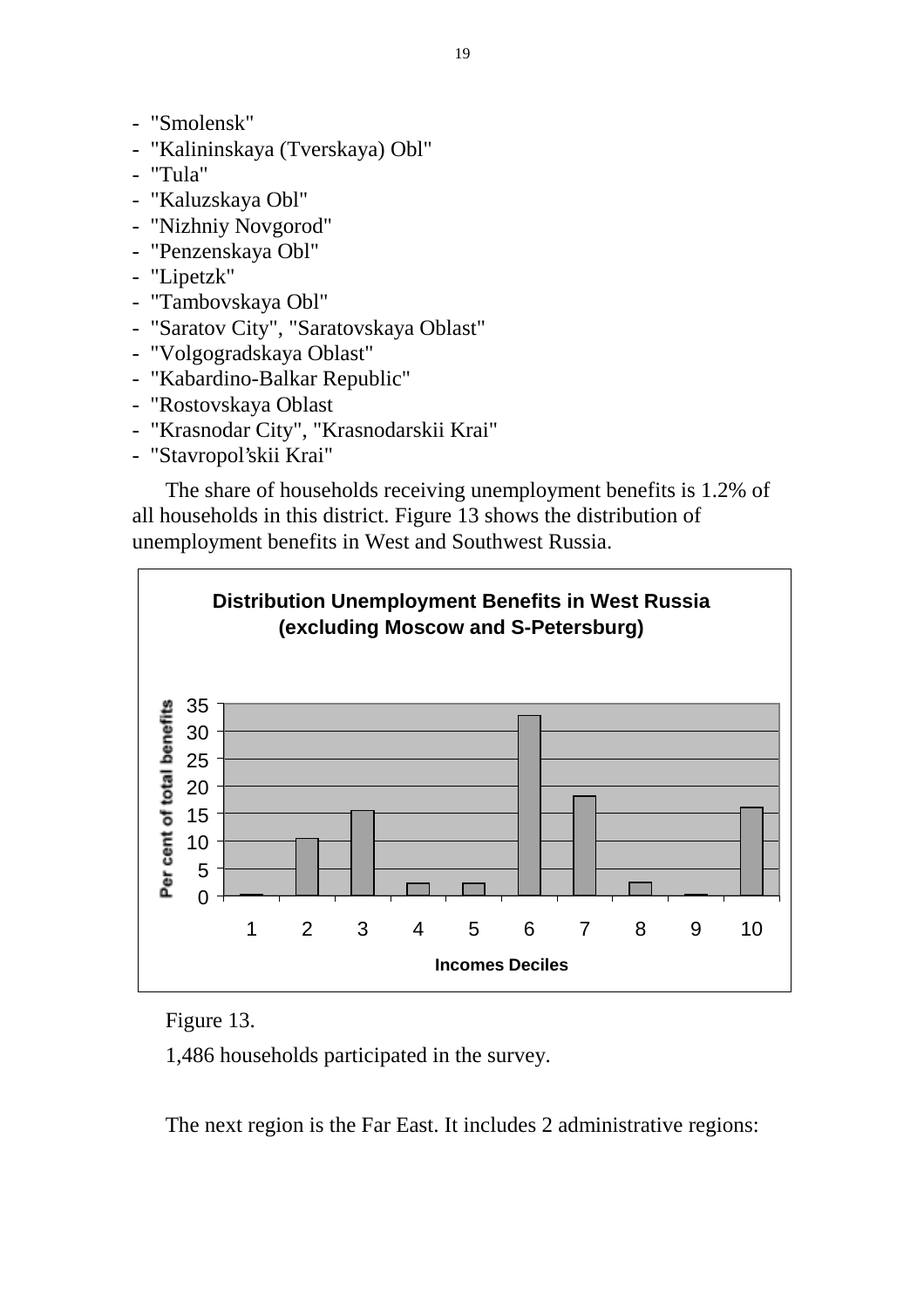- "Primorskii Krai (Vladivostok)"
- "Amurskaya Oblast"

According to the study, the households in these regions did not receive unemployment benefits. This proves that the security system of unemployment benefits does not work in the Far East. The area also represents one of the most economically depressed regions in the Russian Federation. Wages in these regions are sometimes delayed for 10-12 months. As those actually employed do not always receive salaries, it is difficult to imagine a situation where those unemployed receive unemployment benefits. This situation illustrates the low structural level of such regions, as well as the poor development of the market economy.

In other regions the economic situation is much better, which raises the important question of a fair distribution of unemployment benefits. It can be seen that the tenth decile consumes a considerable share of these benefits in every district. However, excluding Hanti-Mansiiskii Okrug (Tumenskaya Oblast), the distribution of unemployment benefits in the eastern part of Russia is the most uniform. In Moscow and in St. Petersburg a little less than 50% of the benefits go to the tenth decile. At the same time the share of benefits that goes to the first decile is 7 times more than that of the Russian average. In all three districts the shortest column in the tenth decile is in West (excluding Moscow and St. Petersburg) and Southwest Russia, however the share of benefits that go to the first decile is also very small. The main share of benefits in this district goes to the sixth and the seventh deciles, i.e. to the average households, according to income. The structure of the tenth decile in Figure 9 as a rule consists of the households of Moscow, St. Petersburg, Hanti-Mansiiskii Okrug, and of other highly developed regions of Russia. At the same time the share of benefits going to the poorest households is not particularly small for these highly developed regions. It is the medium deciles (5-7) in these regions that receive the lowest of all unemployment benefits, when compared to other less advanced regions.

#### **3. Medical Care in Russia**

Medical care is one of the most important issues in social security. Even though medical insurance plays such a significant role, only 65.4% of Russia's population (96.5 million people) are covered by medical insurance. When examined, the structure of payments for medical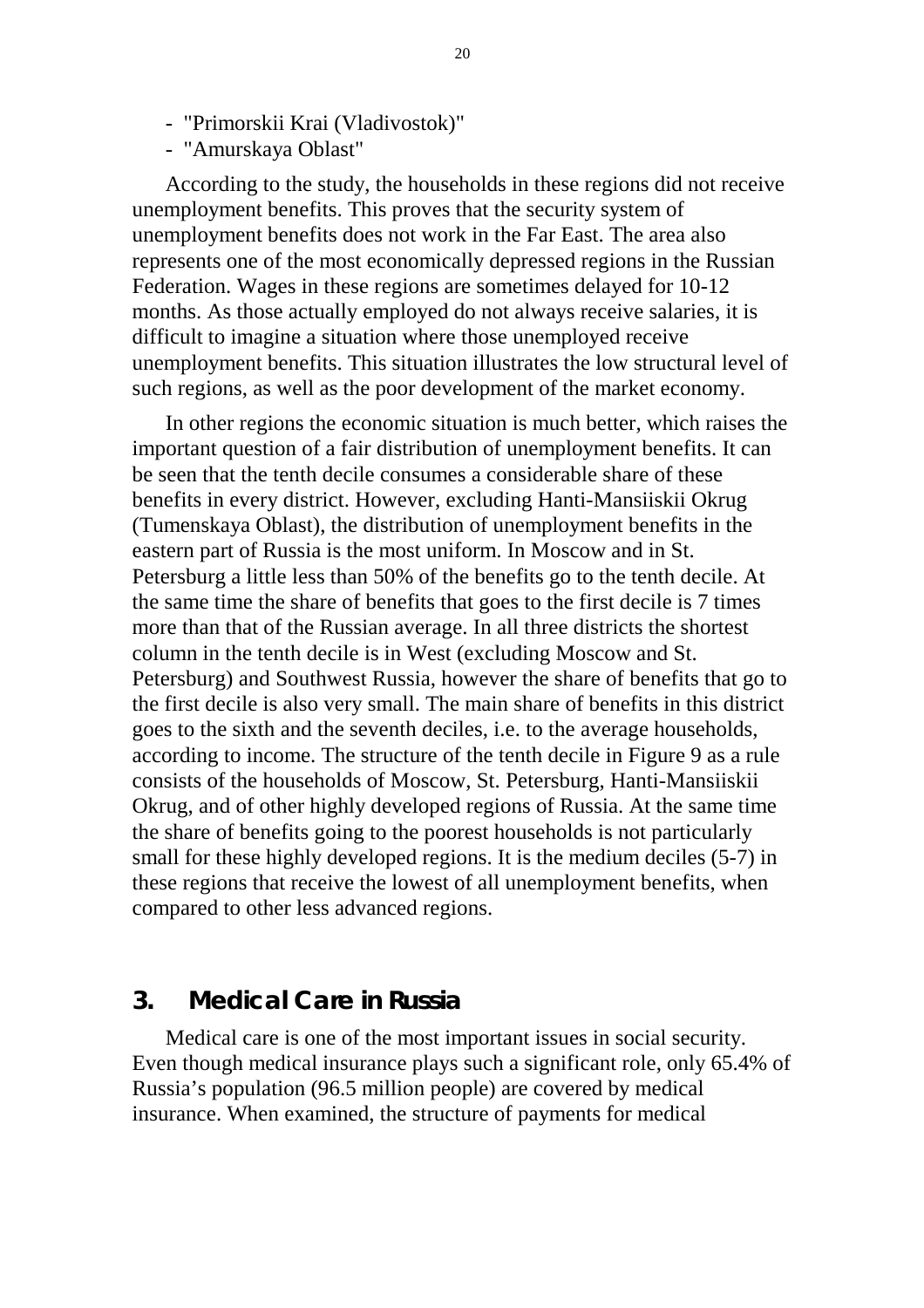insurance is as follows: 1.7% (1.6 million) people are privately insured, 43.2% (41.7 million) are covered by medical insurance systems provided by various institutions, 47.3% (45.7 million) have government medical insurance, and 7.8% (7.5 million) have other variations of medical insurance. The average monthly premium for such an insurance is 216,110 rubles or \$39 (1996, Q4).

The system of medical insurance is new to the Russian economy. The government paid for all medical expenses of the population in the former Soviet Union. Medical care was therefore free. The average Russian citizen does not know or understand the concept of "medical insurance" and this is the main reason why the system of private medical insurance does not work. The second reason involves the lack of confidence and trust that Russians have in insurance companies, especially as a system of private medical insurance is still poorly developed in the Russian Federation. At the same time, those people who have medical insurance provided by the government represent the largest segment of the insured. However, 34.6% of the population living in the country have no medical insurance at all, and this represents a difficult and potentially dangerous situation. The most economically depressed regions of Russia are characterized by poorest sectors of the population. They not only have insufficient money for medical insurance; they are also unable to afford medical treatment.

According to the survey results, 40.8% (60.2 million) of the population had health problems during the last months. Of these, only 16.85% (24.9 million) sought treatment at medical dispensary institutions. Others (23.95% of the population) attempted to treat themselves. People go to hospital very rarely. Only 1.85% (2.7 million) visited local hospitals (Figure 15), 0.08% (0.1 million) went to a hospital where they paid for treatment. As a rule, people attend local polyclinics and 14.34% (21.2 million) of the population made such a visit during last months. Another 0.39% (0.6 million) sought treatment at a private policlinic where they paid for their own treatment, and 0.19% (0.3 million) went to see a private physician (see Figure 14).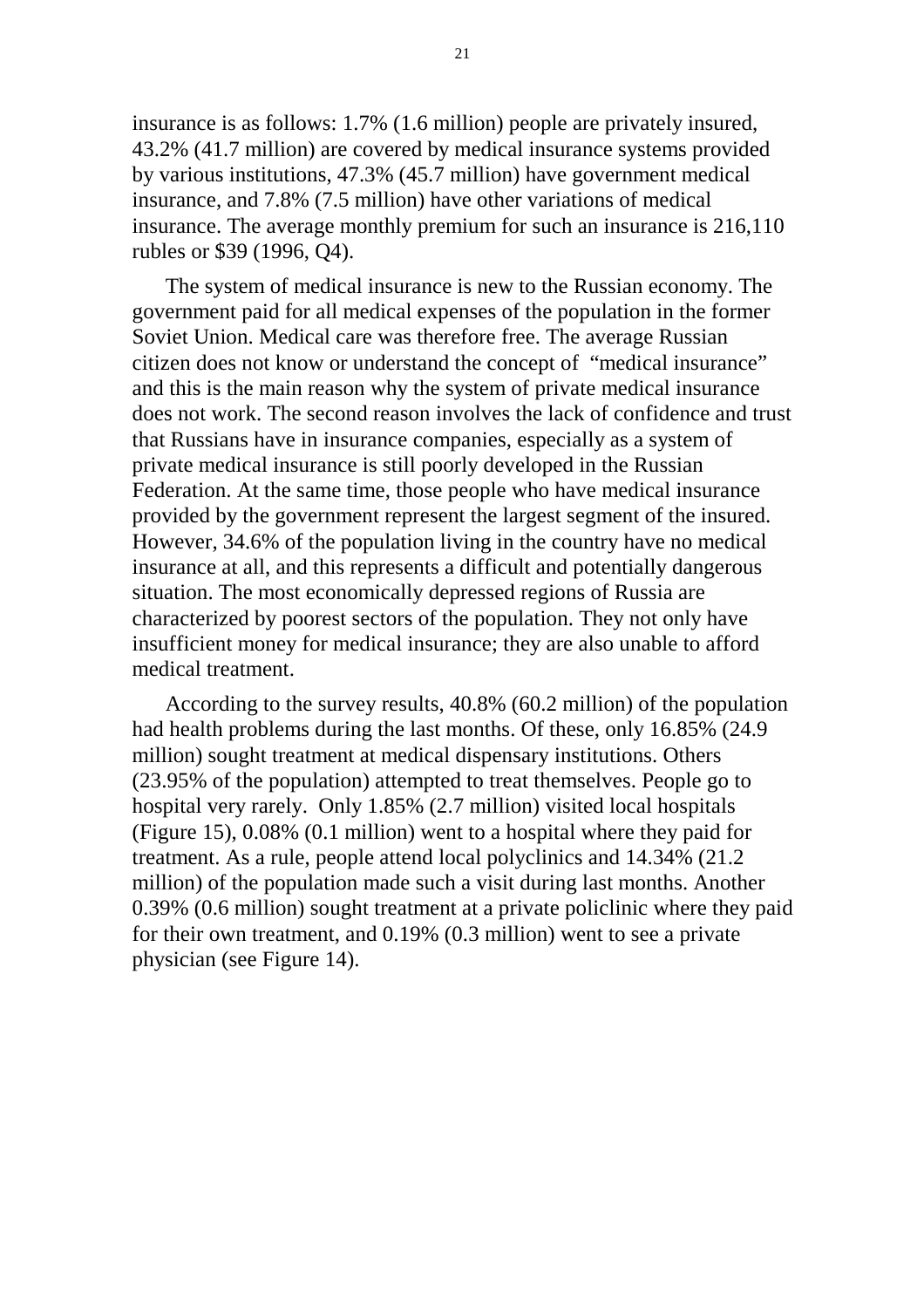

Figure 14.

- 1. Share of population who had no health problems in the last months (1996, December).
- 2. Share who did not go to a medical institution, but had health problems.
- 3. Share who visited a local public hospital.
- 4. Share who visited a private hospital.
- 5. Share who visited a local public polyclinic.
- 6. Share who visited a private polyclinic.
- 7. Share who visited a private physician.

In recent months, 5.7% (1.4 million) people attending medical dispensary institutions paid for the visit. The average price for a visit to a medical institution (policlinic) is 125,055 rubles or \$23. It is clear that a huge part of the population (23.95%) with minor health problems did not attend a medical institution, but instead attempted to treat themselves. Such a decision is driven by factors such as the poor quality of medical services at the policlinics, especially at the village levels, and the long queues of patients waiting for treatment.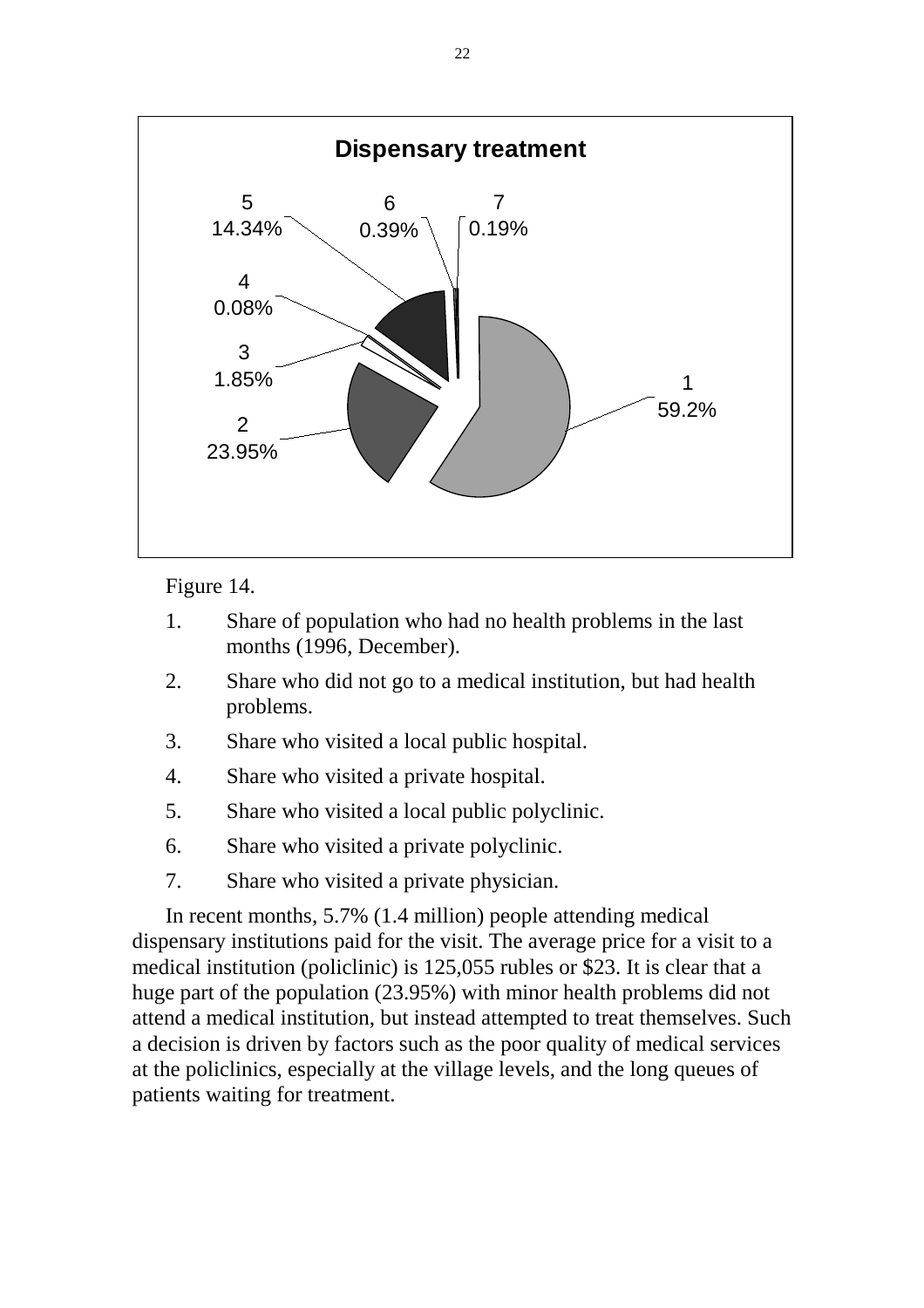During the past three months, 4.8% (7.1 million) of the population were hospitalized. Of that figure, 99% (7.03 million) were hospitalized in a city, state, or village hospital. Only 1% (0.07 million) were admitted to a private hospital. The average stay, for people hospitalized during the last three months, is 19.5 days. The percentage of people who were hospitalized and paid for their treatment is 27% (1.9 million) (see Figure 15).



Figure 15.

1. Share of population not hospitalized in the last three months.

2. Share of hospitalized population in the last three months.

In 1996 3.5% (5.2 million) of the population had a surgical operation, of which 85.1% (4.4 million) were treated at a city or district hospital (excluding oncological centers), 4.7% (0.3 million) underwent operations in oncological centers or departments of hospitals. Another 10.2% (0.5 million) underwent operations in other places (private hospitals, hospitals abroad, etc.).

It can therefore be observed that private medical institutions play a very minor role in the overall medical care of the population. This fact confirms that the private medical sector was created specifically for the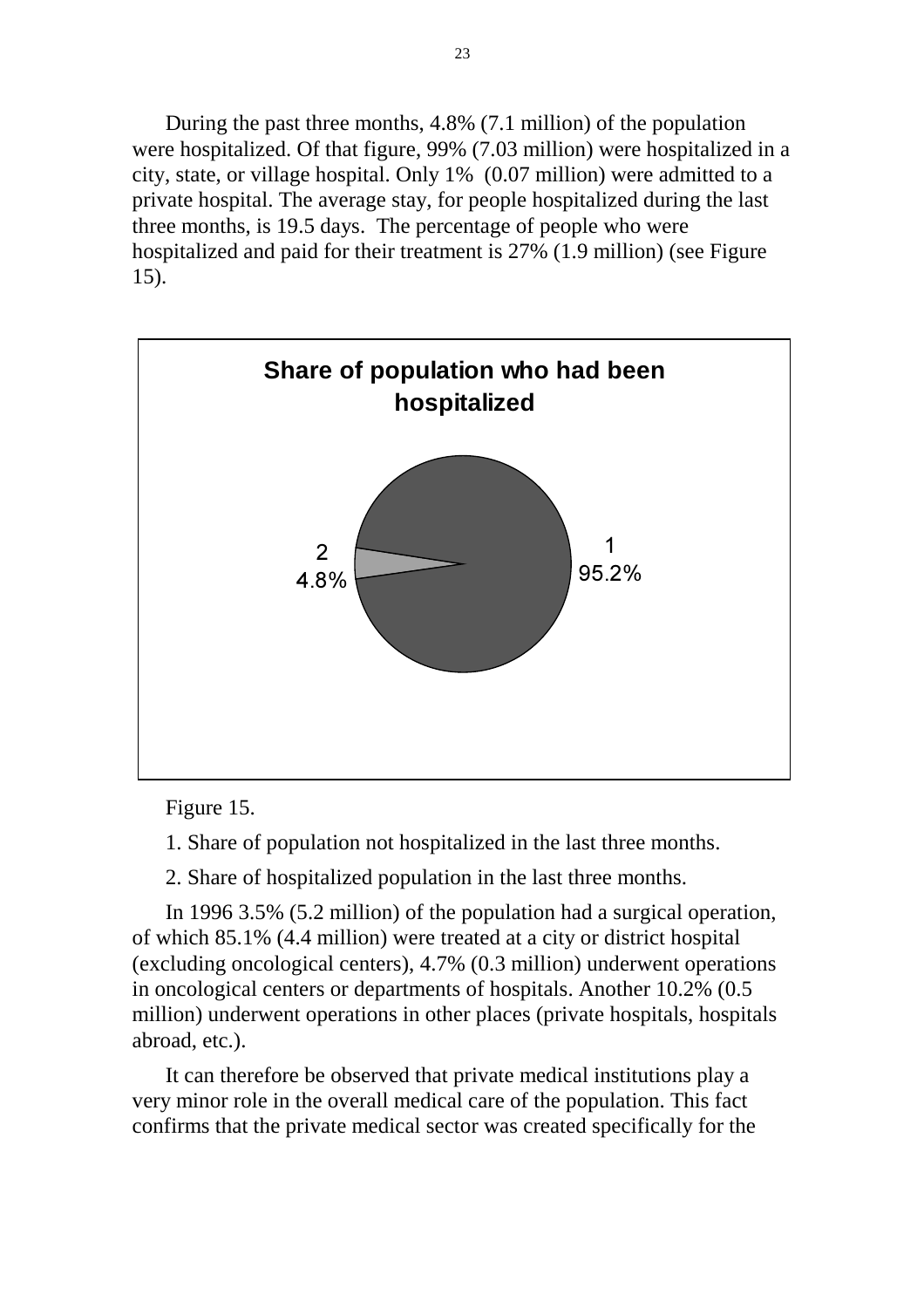country's richest people. Although it is a very profitable business, it does not play an essential role in the medical care of the population. As a general rule, even rich people prefer to have treatment in a city state-run hospital, because the quality of medical service in such hospitals is extremely high, especially in Moscow. Recently, payment for serious surgical operations has been introduced in city state-run hospitals and this is reflected in the disproportionate number of treatments in private hospitals, and the number of people who pay for medical operations.

About 6% (8.9 million) of the population missed attending work or studies due to illness during the last months. This represents an average of 9.3 days.

The proportion of the population able to find or buy medicine was 88.4% (130.4 million). The percentage of those entitled to a discount on medicine was 32.2% (47.5 million) (see Figure 16).



Figure 16.

- 1. Share of population who were not able to find or buy medicine.
- 2. Share of population who were able to find or buy medicine without receiving a discount.
- 3. Share of population able to find or buy medicine at a discount.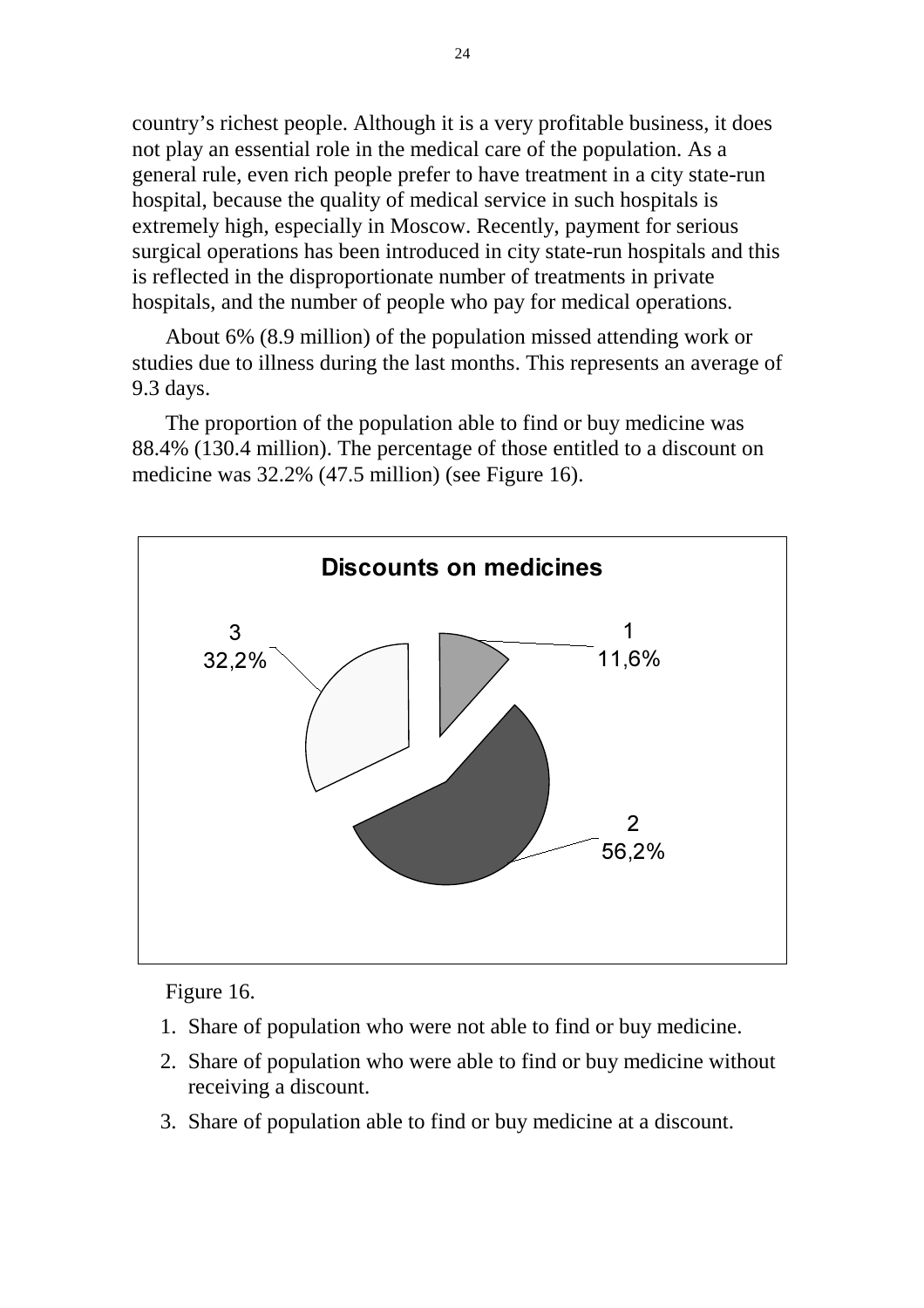The huge number of people unable to procure or buy medicine (11.6% of the population) is due to the fact that it is sometimes impossible to obtain rare medical preparations (for example, those necessary for an operation) in small towns and villages. The price for such medicine can be very high and many people do not qualify for discounts on such products. Generally speaking, discounts apply to cheap and commonly consumed medications. The following discount structure applies: 77.4% (36.8 million) people able to buy medicine, and entitled to a discount enjoyed a 100% discount (free medicine). 21.2% (10 million) of those entitled to a discount were granted a 50% discount. 1.4% (0.7 million) obtained a 20% discount. The average price for medicine is 71,773 rubles or \$13 (this figure was calculated by excluding the free medication issued to people).

According to the summarized information on smoking and alcohol consumption in Russia, 31.1% (45.9 million) of the population are smokers and 52.5% (77.4 million) of the population consume alcoholic beverages. The number of chronic alcoholics represents 2.5% (3.6 million) of the population (classified as those who regularly consume alcoholic beverages more than 4 times a week). This is one of Russia's most serious problems, because these huge numbers of alcoholics are unemployed and have no desire either to work or to learn a new profession.

#### **Conclusion**

The household survey conducted by the Carolina Population Center and the University of North Carolina gives a realistic picture of the labor market in Russia. As can be clearly seen in the figures presented in Table 1, the numbers differ significantly from the information supplied by Goskomstat. There are, however, some figures from the questionnaire survey and Goskomstat that are the same, for example, the quantity of registered unemployed. According to the Goskomstat data, registered unemployment grew during last 4 years (1994-1997). The duration of registered unemployment also increased every year. This is illustrated in Figure 5. Growing unemployment accentuated the problem of fair distribution of unemployment benefits. Figures 9 and 10 show the ineffective distribution of governmental funds for such benefits. The major problem is that unemployment benefits are linked to levels of former salaries. People who were in well-paid positions, do not necessarily make haste to find another position. Parallel to this situation is the fact that beneficiaries of unemployment benefits coming from the poorest